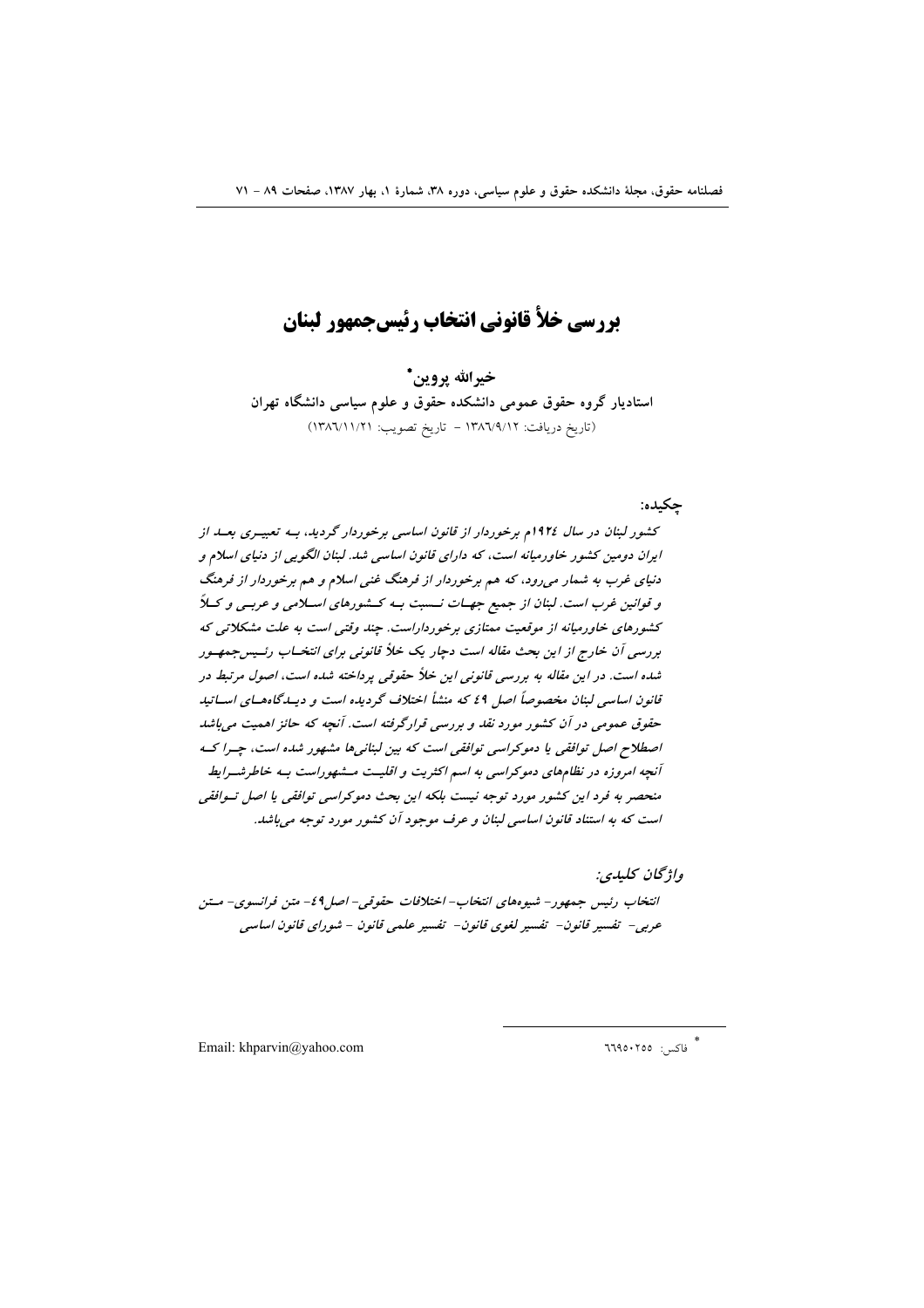#### مقدمه

لبنان یکی از کشورهایی است که اخبار و تحولات اَن همیشه در کانون توجه محافل منطقه و جهان قرار داشته است. موقعیت تاریخی لبنان زاییده دو عامل مهم می باشد نظـام طایف1ی− سیاسـی حـاکم بـر ایـن کـشور کـه از زمـان حاکمیـت چهارصـد سـاله امپراتـوري عثمـان (١٥١٦-١٩٢٠) و قيموميت فرانسه (١٩٤٦-١٩٢٠) لبنان را به كشورى متمايز از جهان عـرب و منطقه خاورمیانه تبدیل کرده است. عامل دوم، موقعیت استراتژیکی و سوق الجیشی این کشور که موجب شده است تا اکثر قــدرتهــای جهــان اعــم از اَمريکــا و ارويــا بــه ويــژه فرانــسه و کشورهای منطقه از جمله عربستان، سوریه، مصر، ایـران نـسبت بـه مـسائل سیاسـی لبنـان حساسیت نشان دهند. بعضی از این کشورها در راستای منافع سیاسی خود در صـحنه سیاسـی لبنان حضور مداخلهجویانه دارند و برخی دیگر بنا به علایق انسانی و پیوندهای مذهبی کـه بـا مردم آنجا دارند به نوعی اشتراک مساعی می نمایند. حساسیت کشوری مانند ایران به سرنوشت سیاسی لبنان در چارچوب گروه دوم قابل ارزیابی است، وگرنه لبنان فاقد هرگونه منافع مـادی و اقتصادی و بژه است.

بیش از دو سال است که بعضی مسائل حقوقی و قانونی ایـن کـشور را بــا چــالش جــدی مواجه کرده است. افکار عمومی و رهبران سیاسی و احزاب بـا مـشکلات پـیش آمـده گرفتـار شدهاند، از جمله این مسائل می توان به استعفای تعدادی از وزیران کابینه، مشروعیت قـانونی و یــا عــدم قــانونی دولــت، تــشکیل دادگــاه رفیــق حریــری اشــاره کــرد. یکــی از مــسائل بحثبرانگیز کنونی لبنان انتخاب رئیس جمهوری میباشد که به استناد اصل ۷۳ قانون اساسی میبایستی دو ماه قبل از اتمام دوره ریاست جمهوری، رئیس جمهور جدید انتخاب شود که نه تنها این امرتحقق نیافت بلکه از هنگام پایان دوره ریاست جمهوری آقای لحـود تـاکنون لبنـان رئیس جمهور ندارد و در یک خـلأ قـانونی بـه سـر مـیبـرد. از آنجـایی کـه مـاجرای تعیـین رئیس جمهور لبنان یک چالش حقوقی و سیاسی به حساب می اَید سعی کردیم در این مقالــه از منظری حقوقی و با استفاده از قانون اساسی لبنان و سایرقوانین، همین طور با استفاده از دیدگاه صاحب نظران حقوق عمومی و اساتید دانشگاههای لبنان موضوع فـوقالـذکر را مـورد بررسـی قراردهيم.

با توجه به اصل ۱۹ قانون اساسی و اختیاراتی که در این زمینه به شورای قانون اساسی داده شده است چرا این شورا اقدام قانونی را انجام نمیدهد؟ با بررسی حقـوقی کـه در ایــن مقالـه صورت خواهد گرفت به سؤالات و ابهامات پاسخ خواهیم داد.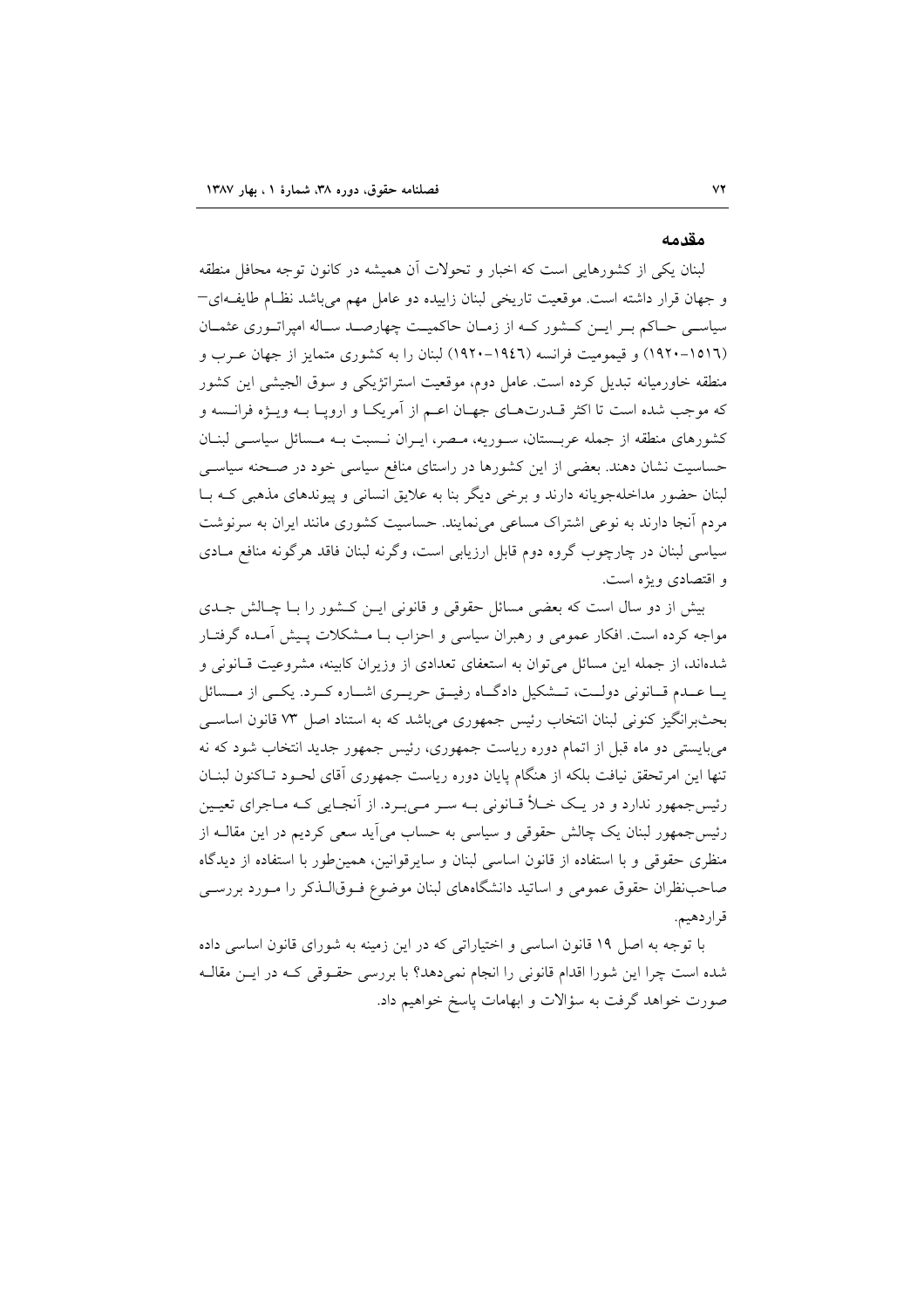# ۱- دیدگاه دو جناح در مجلس لبنان الف– اختلاف در ديدگاه

مناقشهای که در کشور لبنان در خصوص دولت و تشکیل دادگاه رفیق حریری بین احـزاب جاری بود اکنون به مسأله انتخاب رئیس۶جمهور منتقل شده است. این اختلاف بین دوجنــاح از مجلس لبنان برای انتخاب رئیس جمهور جاری و ساری است. هر کدام از این دو جنـاح دارای ایده و افکار و دلایل خود می باشند. گروه ۱۶مارس که دارای اکثریت شکنندهای در مجلس است معتقد است که انتخاب رئـيس جمهـور آينـده بـا قاعـده نـصف بـه عـلاوه يـک از آراي نمایندگان امکان پذیراست، در حالی که جناح مخالف و اقلیـت مجلـس دارای دیـدگاهی کـاملاً متفاوت از دیدگاه گروه اکثریت می باشند. مخالفین و جناح اقلیت در اصل مشروعیت قـانونی مجلس کنونی خدشه وارد کرده و معتقدند به خاطر اشکال وارده بر قانون انتخابات که مجلس كنوني به استناد آن انتخاب شده است اين مجلس فاقد صلاحيت قـانوني اسـت. دليـل اصـلي جناح مخالف این است که نظارت ضروری که بایـد بـر قـانون اساسـی و انتخابـات صـورت میگرفت، به علت تعطیلی شورای قانون اساسی صورت نگرفته است. لذا در هنگام انتخابـات مرجعی برای نظارت و رسیدگی به شکایت و اعتـراض کاندیـداههـا و تعـدادی از نماینـدگان کنونی وجود نداشته است. مخالفین میگویند با این همه اشکال و ایرداتــی کــه در مــشروعیت قانونی مجلس کنونی وجود دارد آیا این مجلس مرجع صلاحیتدار برای انتخاب رئیس جمهور که می خواهد در شش سال آینده بر کشور حکومت کند میباشد. مخالفین فراتر از این موضوع میگویند به فرض که مجلس کنونی دارای تمام شرایط کافی قانونی باشد، چگونه این مجلـس میخواهد بدون اصل توافقی ٰ رئیس جمهور را انتخاب کند، علاوه بر این چگونـه مـیخواهــد رئيس جمهور را بدون رأى اكثريت دو سوم مجموع نماينـدگان انتخـاب كنـد.جنـاح مخـالف، انتخاب رئیس جمهور را براساس توافقی ضروری میدانند و میگویند در صورت عدم توافتی، انتخاب رئیس۶جمهور از طریق رأیگیری مستقیم توسط مردم صورت گیرد. همچنین معارضین معتقدند به جای نقص قانون اساسی به خاطر اصراری که جناح حاکم بر اکثریـت مطلـق دارد، بهتر است که قانون اساسی اصلاح شود. البته در این خصوص باید گفت دموکراسی ریشهای و با ثبات معمولاً در بحرانها سريع به سراغ اصلاح قانون اساسـي نمـي,رود و تــا بــه حــال هــم موردی پیدا نشده است که حکومتهای صاحب دموکراسی به این دلیل کـه کـشور در بحـران است. يا اينكه طرف مقابل با خواسته آنها همراهي نمـي كنـد اقـدام بـه نقـص قـانون اساسـي

١. اصل توافقي اصطلاح حقوقي−سياسي است كه هم به موجب قانون اساسي لبنان (اصل ٦٥) و هم براساس عـرف موجـود بین احزاب و طوایف در ارتباط با تقسیم قدرت و مسئولیتها صورت می گیرد .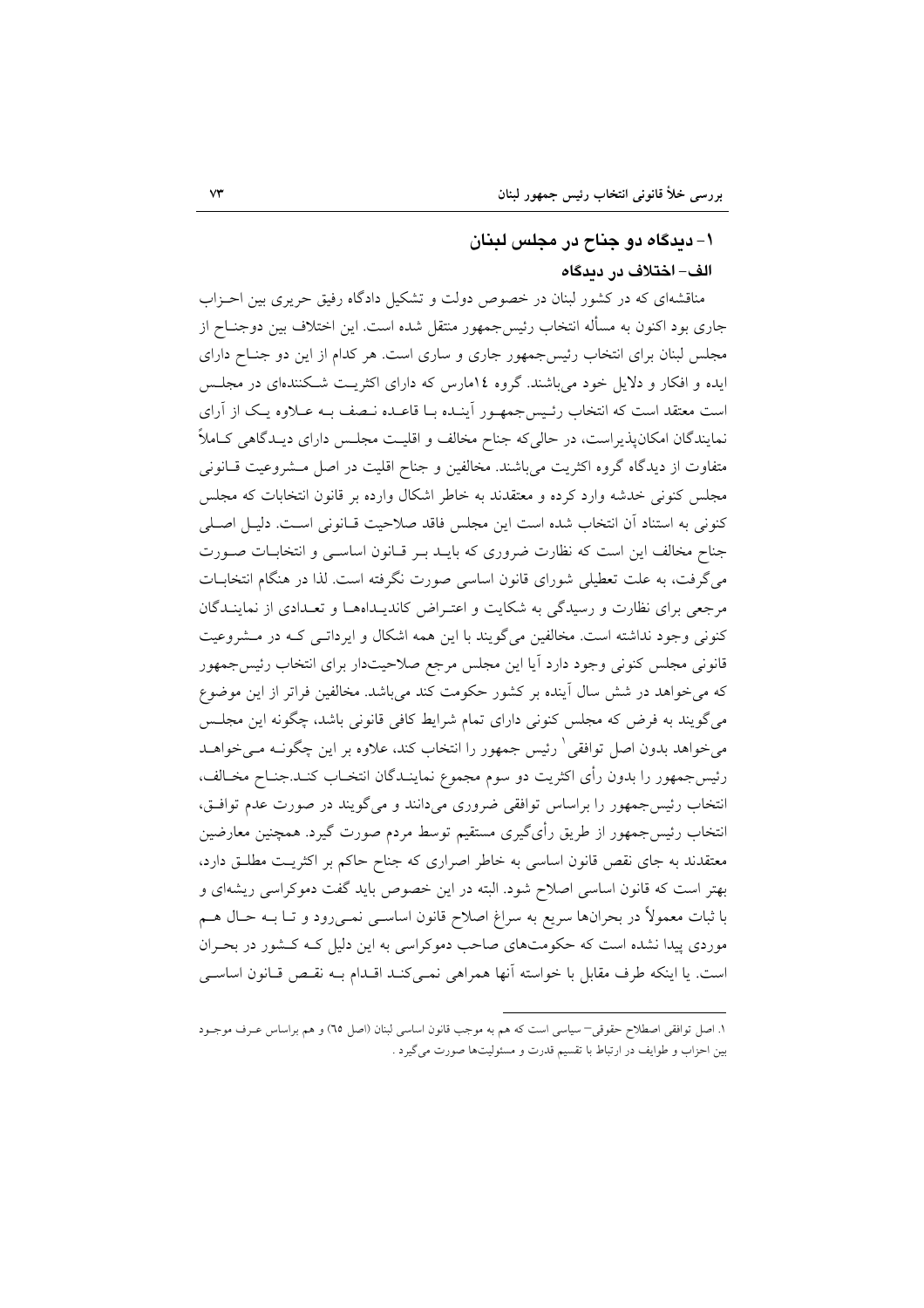نمايند!! همچنين بهتر است كه قانون اساسي به صورت استثناء و نادر اصلاح شـود تـا ثبـات و پایداری ارزش برتری آن حفظ شود.. اصل ٦٢ قانون اساسی لبنان می گوید: زمـانی کـه منـصب ریاست جمهوری به هر علتی خالی باشد اختیارات رئیس جمهوری بــه هیــأت دولــت واگــذار می شود. اما به اعتقاد مخالفین، هیات دولت کنونی غیرقانونی است و به دلایلی فاقد مشروعیت مي باشد. بعضي از صاحب نظران هم مي گويند دولت كنوني نه تنها غير قانوني است بلكه اساساً دولتی وجود ندارد.' لذا تصور بر این بود که آقای امین لحود رئیس جمهور قبل از تــرک کــاخ ریاست جمهوری یک دولت انتقالی تشکیل بدهد ولی با توجـه بـه تجربیـات گذشـته در ایــن خصوص حتی مخالفین هم با ایـن امـر راضـی نبودنـد، چـون تجـاربی را در گذشـته در ایـن خصوص داشتند که نتیجهبخش نبود. بعضی دیگر هم از صاحبنظران بر این اعتقاد هستند ک اصلاحات صورت گرفته در توافق،لمه طائف نتوانسته است راهحل نهایی برای چنین اموری را بیابد. بعضی دیگر هم می گویند توافق،امه طائف تشکیل دولت انتقالی را بـرای همیــشه ملغــی اعلام نموده است. استناد طرفداران حکومت انتقالی مقایسه اصل ٦٢ قــانون اساســی کنــونی و اصل ٦٢ قانون اساسی قبل با هم میباشد که هیچگونه تغییری درآن صورت نگرفته است.<sup>۲</sup>

#### ب– اشتر اک دیدگاہ

اکنون بعد از اتمام دوره ریاست جمهـوری امـین لحـود همـه گـروهمـا و طوایـف لبنـانی پذیرفتهاند که رئیس جمهور جدید براساس قبانون اساسی انتخباب شبود، در ایـن ختصوص هيچگونه اختلافي وجود ندارد. آنچه كه موجب عدم توافـق و اخـتلاف شـده اسـت اصـل ٤٩ قانون اساسی است یعنی اختلاف بر سر حد نصاب رأی\$یری در مجلس اسـت، هـیج≥ـدام از طوایف و احزاب دارای اکثریت دو سوم نمایندگان نیستند تا برنده رأیگیری باشند. گروههـای ١٤ مارس اكثريت مجلس را دارند ليكن اكثريتي شكننده و نسبي است. در مقابل گـروههـاي ٨ مارس كه در حال حاضر مخالف وضعيت كنوني هستند و بـه معارضـين (مخـالفين) معـروف هستند در مجلس یک اقلیت مؤثر را شکل دادهاند. گروه اول میگوید چنانچه کاندیدای مـورد نظر نتوانست در مرحله اول رأىگيرى دو سوم آراء را كسب كنـد در مرحلــه دوم بــا اكثريــت نصف+۱ می تواند رئیس جمهور شود. اما گروه دوم استدلال می کند که کاندیدای منصب مهم

<sup>.&</sup>lt;br><sup>1</sup>. جناح مخالف به علت استعفای یک سوم اعضای کابینه و عدم حضور یک<sub>ی</sub> از طوایف مهم لبنان (شیعیان) در کابینــه اَن را فاقد مشروعيت مي دانند.

<sup>۔&</sup>lt;br><sup>2</sup>. در گذشته چنانچه چنین وضعیتی برای لبنان پیش اَمد رئیس۶جمهور قبل از ترک ریاسـت، قـوه مجریــه را بــه یـک دولــت انتقالی واگذار میکرد. برای نمونه در زمان ریاست جمهوری امین جمیل این کار صورت گرفت و دولت انتقالی را بـه میــشل عون سپرد که این امر باعث جنگ داخلی شد.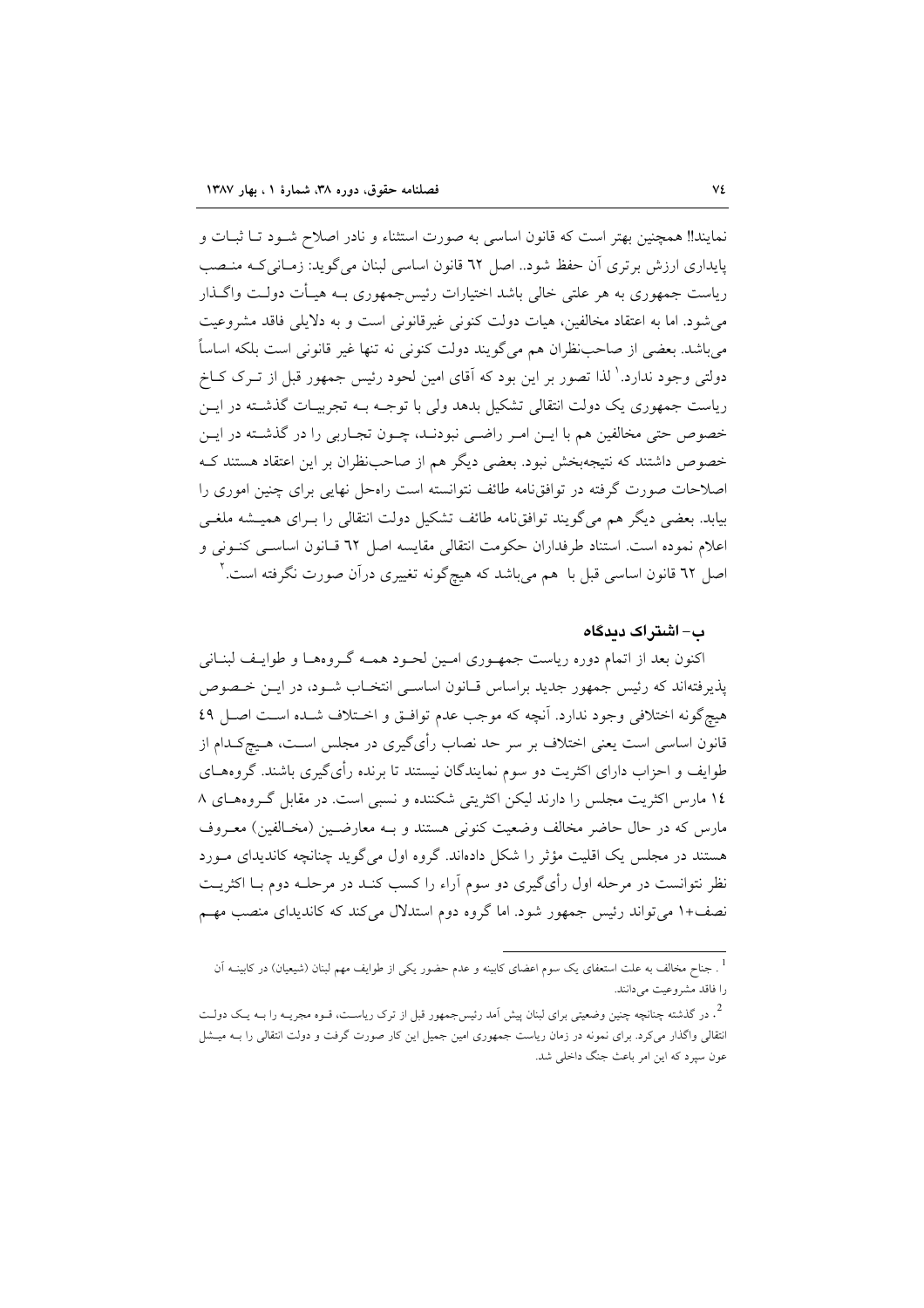ریاست جمهوری همیشه با توافق و اتفاق آرا صـورت گرفتـه و بایــد دو سـوم آرای مجمـوع نمایندگان احزاب و طوایف گوناگون را کسب نماید. برای بررسی این موضوع، مـواد قـانون اساسی و سایر قوانین در چارچوب بحثهای حقوق عمومی مورد بررسی قرار گرفته است:

## ۲– شیوهای انتخاب رئیس جمهور در نظامهای حقوقی

شیوههای انتخاب رئیس جمهور در نظامهای حقوقی دنیا برحسب قانون اساسی هـر کـدام از آنها متنوع و مختلف است. ولي رايج ترين آن به سه طريق ميباشد:

١- به صورت مستقيم توسط مردم انتخاب مي شود مانند ايــران'، فرانــسه، ايــالات متحــده آمر ىكا.

۲– انتخاب توسط یک هیأت خاص صورت می پذیرد مانند جمهوری سـوم و چهــارم در فرانسه و جمهوری پنجم قبل از بازنگری قانون اساسی سال ۱۹۶۱.

٣- انتخاب رئيس جمهور از طرف مجلس و پارلمان صورت مي گيرد مانند ايتاليـا، تركيـه، لبنان و بعضی کشورهای دیگر.

قانون اساسی لبنان راه سوم را برگزیده است یعنی انتخاب رئیس جمهور توسـط مجلـس. اصل ٧٣ قانون اساسی لبنان مقرر میدارد حداقل یک ماه و حداکثر دو ماه قبل از مهلـت پایـان دوره ریاست جمهوری، مجلس به دعوت رئیس مجلس برای انتخـاب رئـیسجمهـور جدیـد تشکیل جلسه میدهد... در صورت عدم فراخوان گردهمایی مزبور به طور قبانونی در دهمین روز پیش از پایان مأموریت ریاست جمهوری تــشکیل خواهــد شــد اصــل ۷۵ قــانون اساســی، مجلس را در حالی که مشغول انتخاب رئیس جمهور است از هر گونه کار دیگری ممنوع کـرده است: به موجب این اصل مجلس تشکیل شده برای انتخاب رئیس جمهور یک هیأت انتخاباتی تشکیل میدهد و نه یک مجلس قانونگذاری را. مجلس بایـد بـدون وقفـه و بحـث اقـدام بـه انتخاب رئيس جمهور كند. اما در حالت هاى استثنايي اصل ٧٤ قـانون اساسـي لبنـان چنـين می گوید: در موارد عدم تصدی ریاست جمهوری به علت فوت، استعفاء یا به هرعلت دیگری، به منظور انتخاب رئيس جمهور جديد، مجلس به طور قانوني بلافاصله تشكيل جلسه مي دهد.

### ۳– حد نصاب لازم برای انتخاب رئیس جمهور

بحث و مناقــشه بــين دو جنــاح مجلــس حــول حــد نــصاب آراي لازم بــراي انتخــاب رئیس جمهور میباشد. هر کدام از این دو جناح دارای دیدگاهها و دلایلـی هـستند، گـروه ۱٤

<sup>.&</sup>lt;br>1. اصا یکصد و چهاردهم قانون اساسی جمهوری اسلامی ایران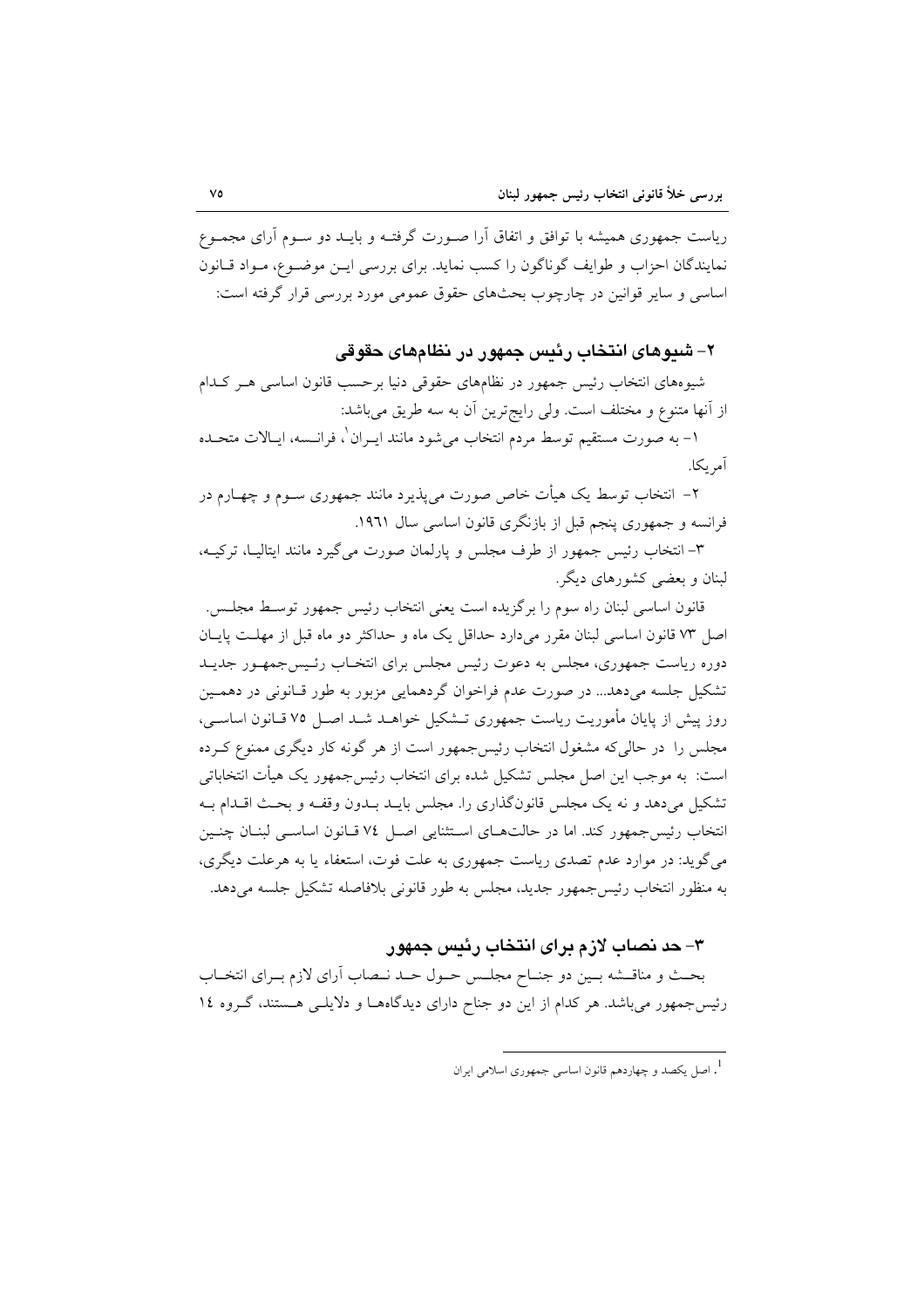مارس که نخستوزیر کنونی، پسر رفیق حریری (نخستوزیر سابق لبنـان کـه در سـال ۲۰۰۵ ترور شد) و بعضی افراد دیگر در رأس آن قرار دارند و اکثریت مجلس نمایندگان را در دست دارند بر این نظر هستند که رئیس جمهور با قاعده نصف به علاوه یک آرای نمایندگان حاضـر در مجلس انتخاب شود. اما جریان مقابل یا گروه ۸ مارس نظری متفاوت دارند. از نظر آنهـا و با استناد به قانون اساسی رئیس جمهور باید از مجموع دوسوم آرای نمایندگان انتخاب شود در ارزيابي حقوقي اين منازعه بايد ديد، قانون اساسي لبنان و اساتيد حقوق عمومي و حقوقدانـان اّن كشور اين موضوع را چگونه ارزيابي ميكنند. واقعيت اين است كه اصل ٤٩ قانون اساسي در خصوص انتخاب رئیس۶جمهور نظری روشن و شفاف ارائه نکرده است و تقریباً با ابهام بــه موضوع پرداخته است با توجه به موارد مشابه در سایر اصول قانون اساسـی ایــن ســؤال پــیش می آید آیا هیأت بازنگری قانون اساسی در سال ۱۹۹۰ متوجه این امر نبوده است؟ یا اینکه عمداً به این صورت به موضوع نگاه کرده است. در هر صورت این هــم بــر مــی گــردد بــه پیچیــدگی وضعیتی که همیشه در لبنان وجود داشته است و عوامـل خـارجی کـه در تهیـه پـیشنـویس همکاری داشتهاند.

#### ۴- اصل۴۹ و سؤالات و ابهامات

اصل ٤٩ قانون اساسي لبنان درخصوص حد نصاب انتخاب رئيس جمهور چنين مي گويد: رئیس جمهور در دوره اول با رأیگیری غیر علنی و با اکثریت دو سوم آراء توسط مجلس نمایندگان برگزیده می شود و در دورههای بعدی اکثریت مطلق کافی است...

در اینجا یک اختلاف ابهامبرانگیز پیش آمده و سؤالاتی از قبیل اینکه حـد نـصاب قــانونی برای تشکیل جلسه انتخاب رئیس جمهـوری کـدام اسـت؟ آیـا اکثریـت دو سـوم در دور اول رأىگيرى كافى است؟ آيا مراد از حد نصاب دوسوم از مجموع نمايندگان منظور ١٢٨ نماينــده يارلمان مي باشد يا حد نصاب از حاضرين در جلسه؟ آيــا اكثريــت مطلــق بــراي رأى گيــري در دورههای بعدی کافی است؟ این ابهامات پیچیده است که باعث شده بحث تعیین رئیس جمهور میان دو جناح رقیب آنگاه که بحث به موضوع حد نصاب رسیده دچار بن بست شود.

### ۵– ديدگاه حقوق،دانان وصاحب نظران ليناني:

اختلاف جاری که میان رهبران سیاسی بر سر ملاک حد نصاب تعیین رئیس جمهور بـروز کرده است به صورت گستردهتری میان حقوقدانان و صاحب نظران لبنانی جریان دارد. بارها در ارتباط با تفسير قانون اساسي در خصوص حد نصاب مطلوب بين طرفين جدل به وجود آمده. یکی از حقوقدانان لبنان در این خصوص می گوید حد نصاب مطلـوب بـرای تــشکیل جلــسه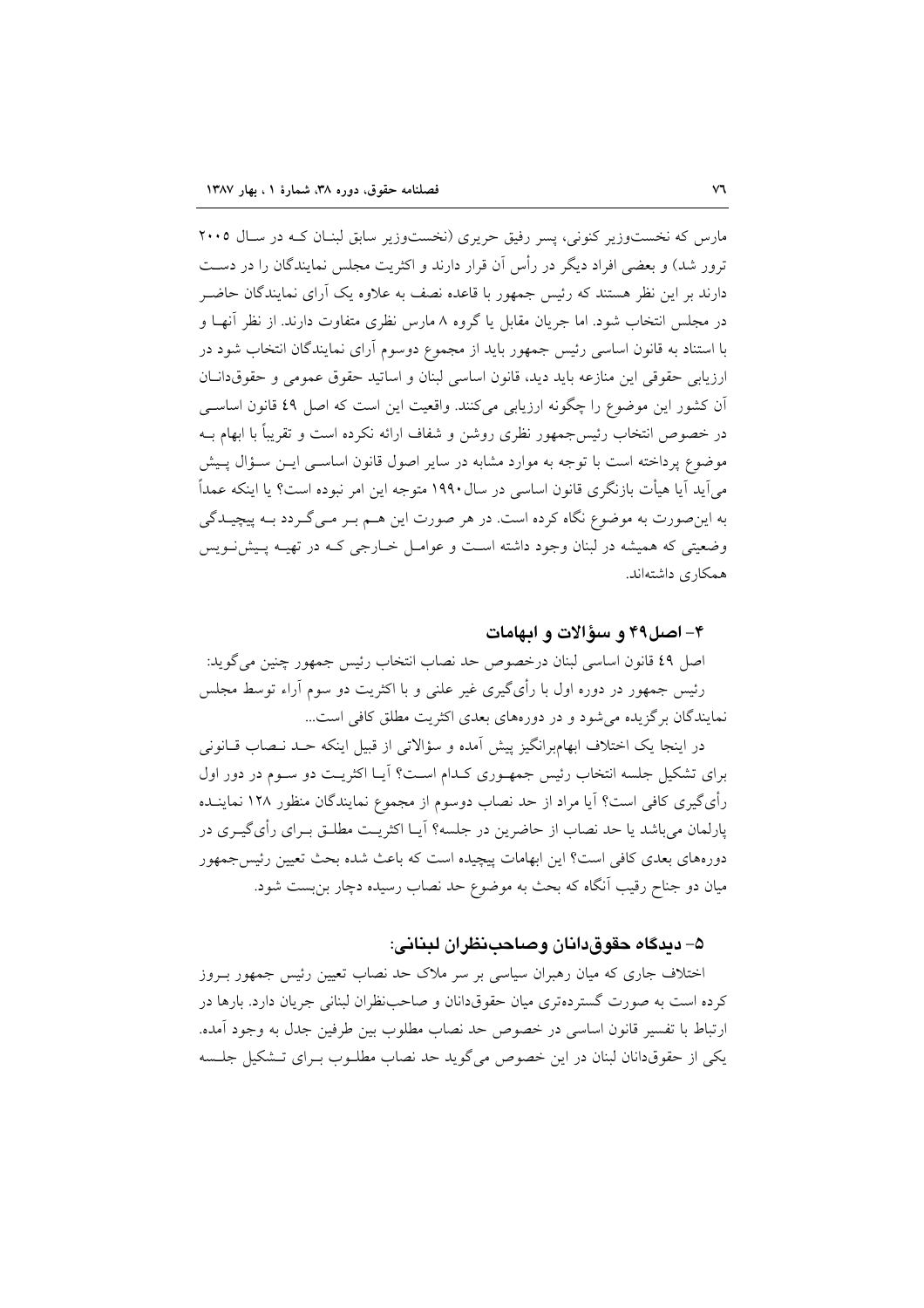نیازمند دو سوم مجموع اعضای نمایندگان نیست. همان طور که در ابتدای قرائت اصل ٤٩ بـه ذهن متبادر میشود کلمه اکثریت در این اصل منظور تعداد آرای اکثریت رأیدهنـدگان حاضـر در جلسه نیست. کفایت میکند که تشکیل جلسه قانونی باشد و به حد نصاب قـانونی منــدرج در اصل ٣٤ قانون اساسي رسيده باشد، يعني اكثريت مطلق از مجمـوع اعـضاي نماينـدگان نــه حاضرين در جلسه. (أنور الخطيب المجموعه الدستوريه. ص١٠٧) استدلال ايشان استناد به اصل ٣٤ قانون اساسی است که مقرر داشته: تشکیل جلسه مجلس فقط بـا حـضور اکثریـت اعـضای قـانونی، می تواند اعتبار داشته باشد. دلیل دیگر ایشان این است که قانون اساسی اگر می خواست بـرای موضوعی حد نصابی غیر از حد نصاب عادی تعیین کند به طور صـریح ایــن موضــوع را بیــان می کرد و مجالی برای تفسیر و جدل نمی گذاشت.

آقای دکتر زهیر شکر استاد حقوق اساسی دانشگاه لبنان به نوعی این نظریه را تایید می کند هر چند ایشان نظریه دیگری هم دارد که بعداً به آن میپردازیم ولی او مـیگویــد نظریــه آقــای انور خطیب تقریباً مطابق با روح قانون اساسی است و در راستای ادامــه فعالیــت مؤســسات و نهادهای قانونی است، در غیر این صورت آن وقت اقلیت نمایندگان این حق را خواهند داشت كه با تحريم جلسه، انتخابات مجلس را به تعطيلي بكشانند (زمير شكر، ٢٠٦ ص٦٦٧).

#### ۶– تفاوت بین متن فرانسوی و متن عربی اصل ۴۹

برای رفع اختلافات و دعوای حقوقی مربوط به انتخابات رئیس جمهور لبنـان، لازم اسـت تکلیف اصل ٤٩ قانون اساسی روشن شود، همان اصلی که مدار و معیار انتخاب رئیس جمهور است. اختلاف امروز لبنانی ها یک جنبه تاریخی - حقوقی هم دارد بـه ایـن صـورت کـه قـانون اساسی لبنان اقتباسی از قانون اساسی فرانسه است و واژه حد نصاب تعیین رئیس جمهور ک امروز در پارلمان لبنان محل نزاع است از جهتی ناشی از نوعی دوگانگی است کـه در دو مـتن فرانسوی و لبنانی واژه حد نصاب بروز کـرده اسـت. بــدین خــاطر، قبــل از اینکــه بــه بررســی دیدگاههای مختلف بیردازیم به تفسیر اصل ٤٩ قانون اساسی هم از نظـر لغـوی و هــم از نظـر علمی به شرح زیر میپردازیم: اولاً در معنای لغوی عبارت اصلی ماده ٤٩ قانون اساسی چنــین است:

١- اصل ٤٩: ينتخب رئيس الجمهوريه به الإاقتراع السرى بغالبيه الثلثين من مجلـس النــواب في الدوره الاولى و يكتفي بالغالبيه المطلقه في دورات الاقتراع التي تلي.(قانون اساسي لبنـان بـه عربي اصلاحيه ١٩٩٠)

و اما متن فرانسوی اصل ٤٩ بعد بازنگری: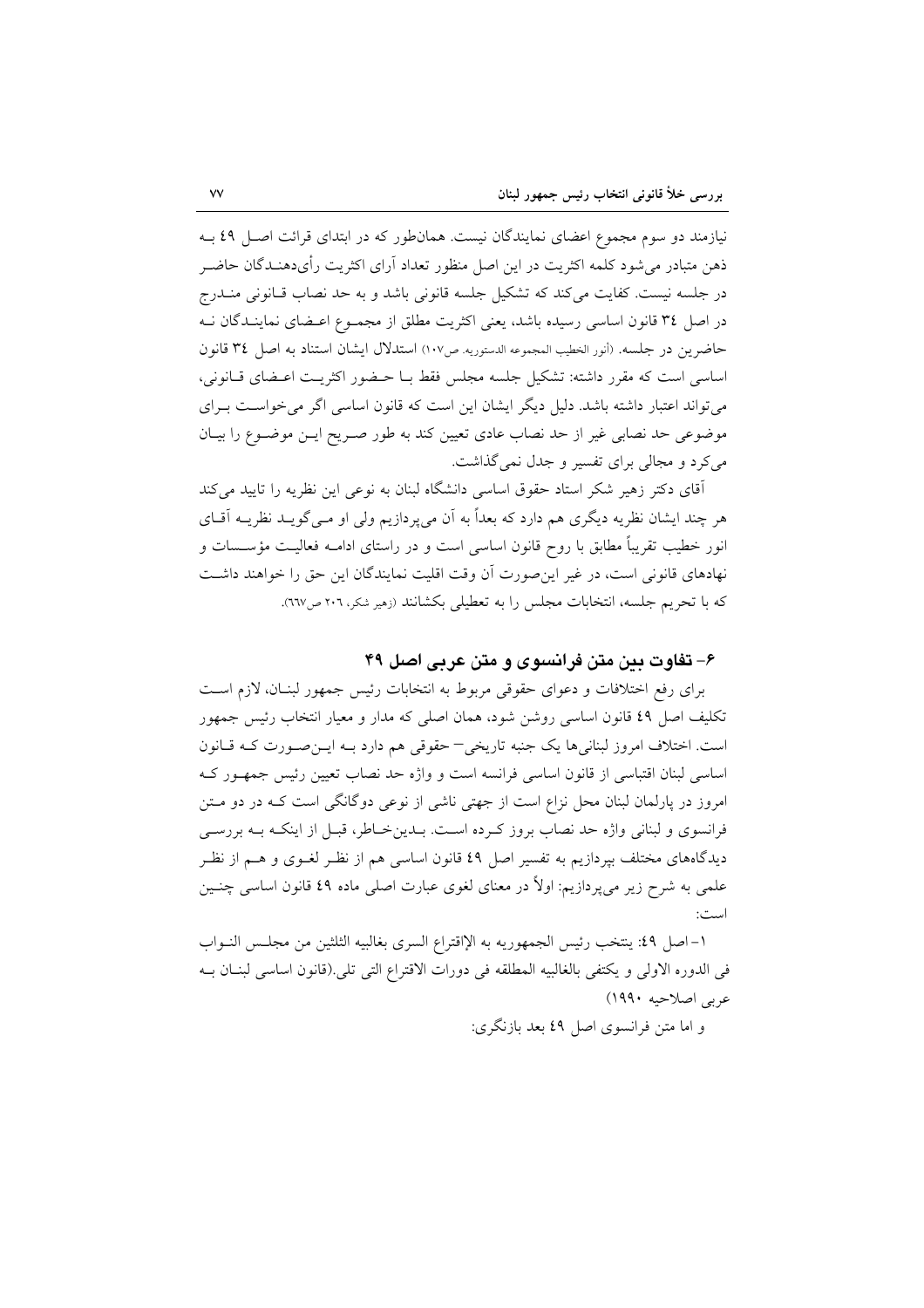Le president de Le Republique, est elu au scrutiny secret ala majorite de deux tiers des suffrages, par la chamber des Deputes. Apres Le premier tour de scrutiny, La majorite suffit. (به زبان فرانسه) de scrutiny, La majorite suffit. اصل ٤٩ قانون اساسي قبل از بازنگري صراحت بيــشتري در ايــن خــصوص داشــت و آن عبارت بود از: ينتخب رئيس الجمهوريه بالإاقتراع السرى، بغالبيه الثلثين مـن مجمـوع اصـوات الشيوخ و النواب ملتمئين و يكتفي بالغاليه المطلقه في دورات الإقتراع التي تلي... رئيس جمهـور با اکثریت دوسوم از مجموع آرای مجلس سنا و نمایندگان انتخاب می شود. اما متن فرانسوی اصل ٤٩ قبل از بازنگری:

Le president de La Republique est elu au scrutiny secret de La majorite des deux tiers des suffrages par le senat et La chamber des Deputes, reunis en congres. Apres Le premer... tour de scrutin, La majorite absolue suffit. متن عربی و اولیه اصل ٤٩ به صراحت به مجموع آرای نمایندگان مجلـس سـنا و مجلـس نمایندگان اشاره دارد. به این ترتیب در تفسیر قانون مناقشهبرانگیز انتخابات ریاست جمهـوری در لبنان نوعی دعوای لغوی هم دخیل هست.

۲– از این چهار متن یعنی دو متن عربی و دو متن فرانسوی اصل ٤٩ قبـل از بـازنگری و بعد از بازنگری موارد زیر قابل توجه است:

اولاً: متن اصلي عربي (مصوب ١٩٢٩م) صراحت دارد بر مجموع آراي نمايندگان «مجمـوع اصوات الشيوخ والنواب» در حالي كه متن فرانسوي فاقد اين شرط است و به همان ذكر عبارت عمومی اکتفاء کردہ است.

ثانیاً: متن عربی اصل ٤٩، بعد از بازنگری و بعد از انحلال مجلس سـنا صــرفاً بــه اکثریــت دوسوم از نمايندگان اكتفاء كرده (بغالبيه الثلثين من مجلس النواب)

در حالي كه متن فرانسوي بعـد از بــازنگري ايــن اصــل در ايــن خــصوص هماننــد قبــل از بازنگری است و تغییری نکرده است.

۳- چرا در متن عربی بین قبل از بازنگری و بعد از بیازنگری اختلاف وجبود دارد و در متن فرانسوی هیچ تغییری بین قبل و بعد از بازنگری وجود ندارد؟

آیا اختلاف بین متن اصلی عربی و متن اصلی فرانسوی به خـاطر اخــتلاف در معنــای هــر كدام از آنها مي باشد؟ يا در حذف كلمه «مجموع الاصوات يعني مجموع أراء». در مـتن عربـي، كه بعد از اصلاح به عبارت «بغالبيهٔ الثلثين من مجلس النواب» تغيير يافته است يعنبي اكثريت دو سوم از نمایندگان. این امر دلالت می کند بر اینکه تصویبکنندگان خواستهانـد معنـای مـتن عربی و فرانسوی را یکسان کنند. یا به عبارت دیگر خواستهاند مـتن اصـلی عربـی را بــا مـتن اصلی فرانسوی یکسان قرار دهند و به همین خاطر متن فرانسوی بعد از اصـلاح هماننــد مــتن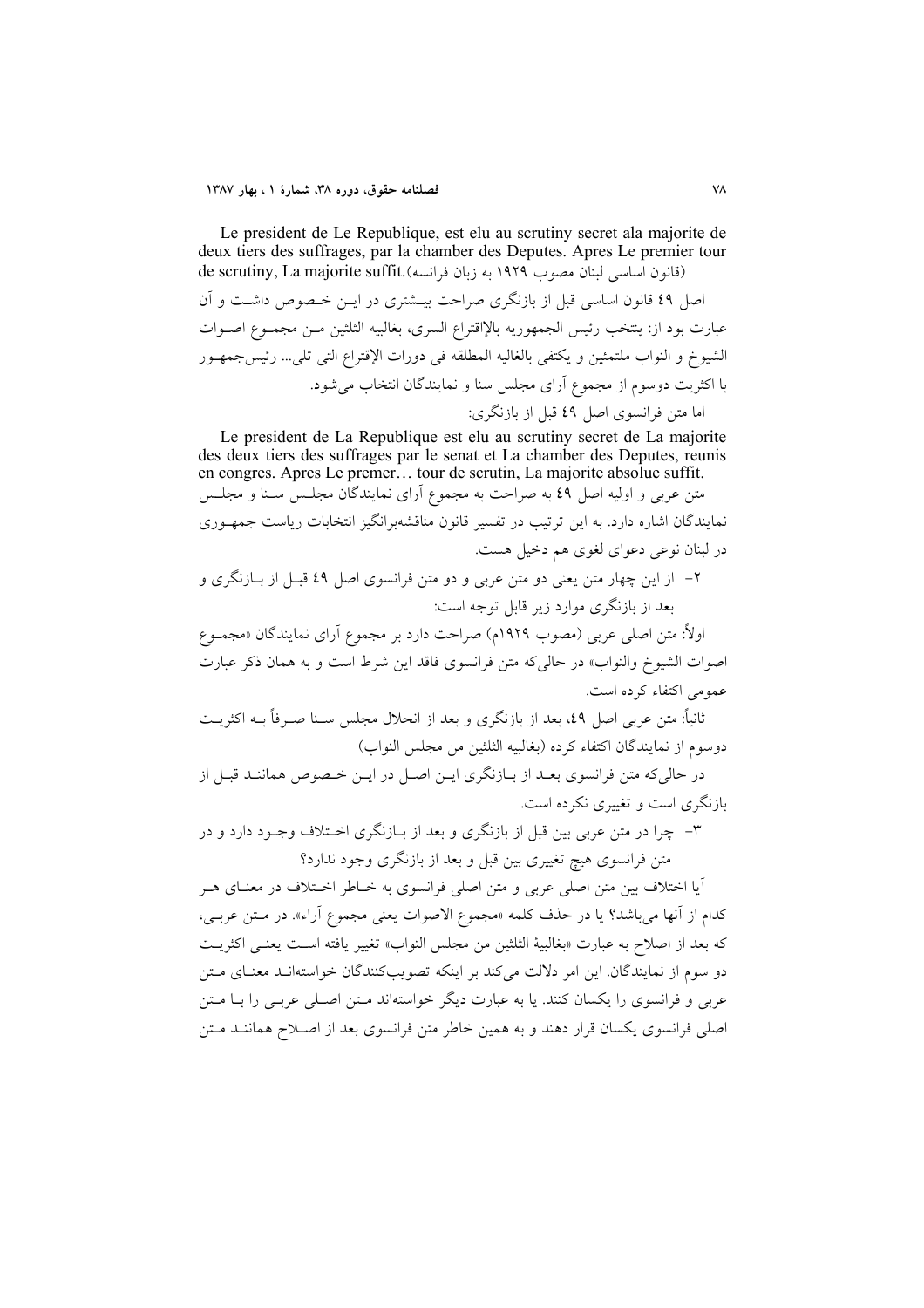قبل از اصلاح باقی مانده است. متأسفانه جوابی برای این موضوع در هنگام مذاکرات تــصویب آن در مجلسین سابق در حقوق اساسی سال ۱۹۲۹ یافت نشد.

در این خصوص چارهای نیست به غیر از اینکه به متن فرانسوی آن چه در قبـل و چــه در بعد از اصلاح تمسک جست:

"...A La majorite des deux tiers des suffrages pa صاحب نظران حقوق عمومی در لبنان اظهار میدارند: روشــن نیـست کــه متنــی کــه قــانون اساسی لبنان اصل ٤٩ را از آن گرفته است. مربوط به قانون اساسی فرانسه در زمـان جمهـوری سوم فرانسه باشد، احتمالاً اصل8 ً قانون اساسی از اصل ٢ قانون اساسی فرانسه مصوب ١٨٧٥ اقتباس شده باشد. متن فرانسوی آن عبارت است از:

Le president de La Republique est elu a La majorite absolue des suffrages par Le senat et La chamber des Deputes reunis en Assemblee Nationale. اما چیزی که روشن است این است که در متن فرانسوی موضوع را معین نموده که انتخاب رئيس جمهور با اكثريت دو سوم آراء صورت مي پــذير د. A La majorite des deux tires des) suffrages)

.<br>این اکثریت خاص آراء بر میگردد به مجموع آرای نمایندگان مجلس «دمون رباط استاد حقـوق اساسی، دانشگاه لبنان، روزنامه الاخبار مورخ ۲۰۰۷/۸/۲۸)

کلمه suffrage در معنای فرانسوی یعنی، رأی، و همین معنا و تعبیر هم در اصل ٤٩ اصـلـی متن عربي منظور مي باشد (الاصوات) و نه كلمه (votants) راي دهندگان.

بنابراین چنانچه در متن فرانسوی منظور رایدهندگان باشد از کلمه (votants) و نه از کلمه آراء (suffrage) اســتفاده مــي شــود، پــس منظــور، اكثريــت مطلــق از رأىدهنــدگان مــي.باشــد (همان طور كه در اصل ٢ قانون اساسى فرانسه و اصل ٤٩ سابق قانون اساسى لبنان به آن اشاره شده است) به همین خاطر در اصل ٤٩ قانون اساسی لبنان از اکثریت دوسوم رأىدهندگان نــام برده شده است. در حالی که متن فرانسوی اصل ٤٩ کلمه رای را به کار گرفته و منظور از آن نه اعضای نمایندگان مجلس ملی و نه نمایندگان مجلس سنا (قبل از بـازنگری) مـیباشـد. بلکـه منظور آرای نمایندگان مجلس ملی یعنی تنها مجلسی که اکنون وجود دارد می باشد. یعنی آرای مجموع نمایندگان مجلس کنونی و نه صرفاً آرای نمایندگان حاضر و شبرکتکننیده در جلسه تشکیل شده برای انتخاب رئیس جمهور. بنابراین وقتی آرای دو سوم نمایندگان عـضو پارلمــان منظور باشد أن وقت با عدم شركت اقليت در جلسه انتخابات اين حد نصاب حاصل نمى شود، چرا که اکثریت برخوردار از دو سوم مجموع نمایندگان نیست لذا اکثریت مجبـور اسـت نظـر موافق اقليت را هم بگيرد.

۔<br>آقای دکتر ادمون رباط در این خصوص چنین اظهارنظر میکند: منظور از آرایسی کـه اصــل ٤٩ قانون اساسي در متن عربي و در متن فرانسوي خواستار أن است، أراى نماينـدگان حاضـر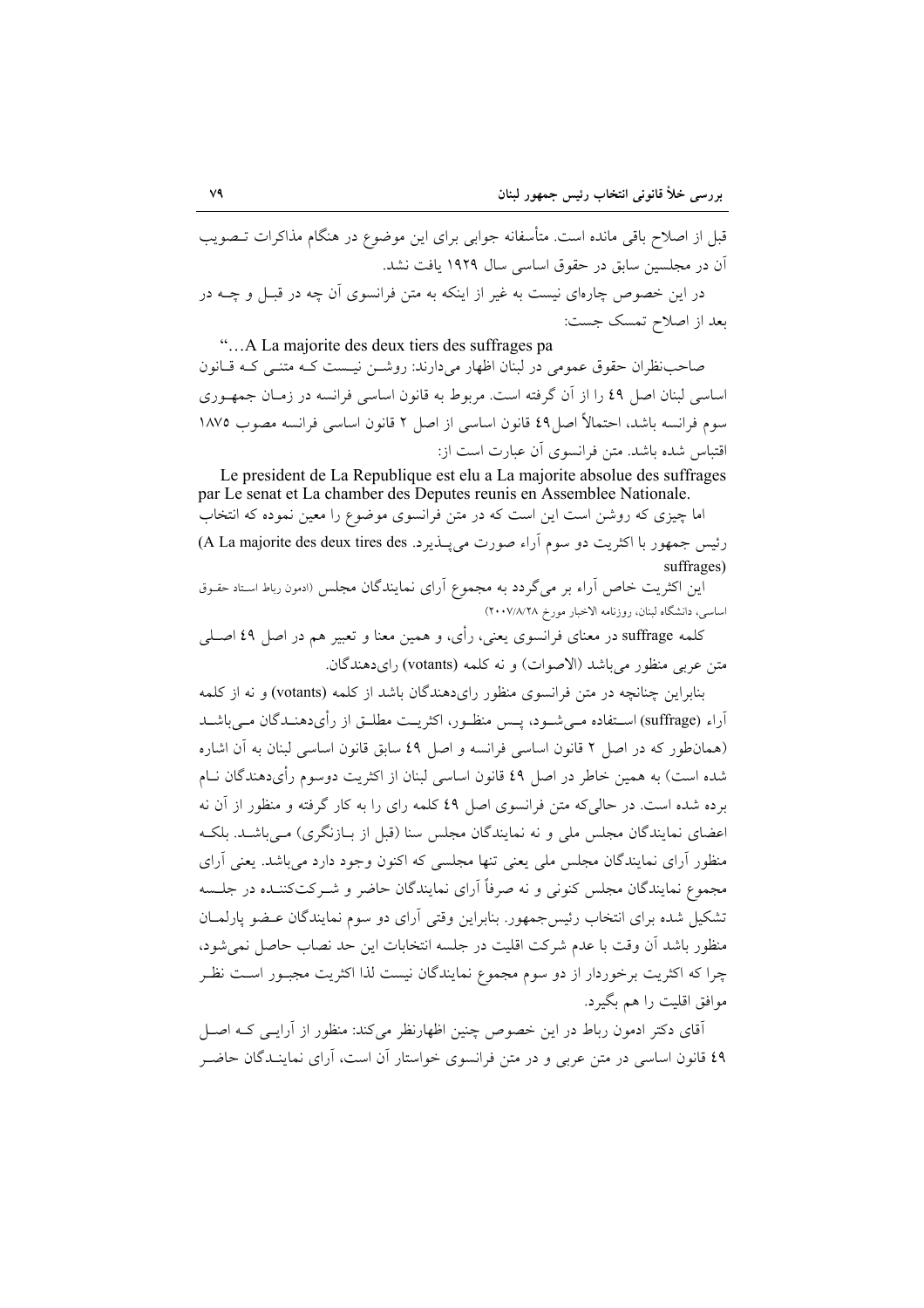(شرکتکنندگان) در جلسه نیست (یعنی حد نصابی که اصـل۲۴ قـانون اساسـی خواسـتار آن است)، بلکه منظور آرای نمایندگانی می باشد که عضو مجلس هستند یعنی مجمـوع نماینــدگان (۱۲۸نفر)، مخصوصاً در انتخاب رئیس جمهور که مجلس از یک هیأت قانونگذاری تبدیل بـه یک هیأت انتخاباتی خاص میشود همانطور که اصل ۷۵ <sup>۲</sup> بر آن تاکید دارد. این اصل مجــالی را در انتخاب رئیس جمهور برای حد نصاب عادی که مربوط به سایر وظـایف مجلـس اسـت باقي نگذاشته است لذا نتيجه مي گيريم منظور از حـد نــصاب، دوســوم از مجمــوع نماينــدگان می باشد (دکتر ادمون رباط). به نظر می رسد این نظریه با اصول تفسیری قانون اساسی منطبق تر باشد چون انتخاب رئیس جمهور یک مسئله مهم و قابل توجه است و با توجه به نیازی کـه بـه پشتوانه مردمی دارد آرای مجموع تمام نمایندگان نیاز است نه مجموع نمایندگانی که در جلسه حاضر شدهاند.

اما جناب آقای دکتر انورالخطیب در این خصوص نظـر دیگـری دارد: حدنـصاب مطلـوب برای جلسه انتخاب رئیس جمهور در ماده ٤٥ همانطور که در ابتدا به ذهـن متبـادر مـیشـود دوسوم اعضای مجلس نیست و منظور از کلمه اکثریت (غالبیه) در این اصل از قـانون اساسـی تعداد نمایندگانی که در رأیگیری در جلسه شرکت کردهاند و رأی میدهند نیست، بلکه بــرای اینکه جلسه از نظر قانونی رسمیت پیدا کند کافی است که حد نـصاب جلـسه بـه همـان حـد نصاب عادی که اصل ٣٤ قانون اساسی نظر دارد برسد، یعنی اکثریت مطلق از مجموع اعــضای نمایندگان ایشان برای این نظریه قانون اساسی را دلیل می آورد که هنگامی که برای موضوعی حد نصاب خاصی غیر از حد نصاب عادی در نظر دارد به شکل صریح اّن حد نصاب را ذکـر می کند و جای هیچ گونه شک و شبهای را باقی نمی گذارد. (انورالخطیب المجموعـه الدسـتوریه، ص١٠٧). هرچند که آقای دکتر زهیر شکر این نظریه را تائید میکنـد و مـیگویـد ایـن تفـسیر از قـانون اساسی مطابق با روح قانون اساسی است، چرا که اگر چنین نباشد به اقلیت مجال داده می شود تا هر وقت خواست جلسه انتخابات را به خاطر عدم حضورش به تعطیلــی بکـشاند (میـر شـکر الوسيط ٢٠٠٦ ص٦٦٧) ولي همان طور كه پيش تر توضيح داده شد چنين تفسيري هدف اصلي قانون اساسی نیست، چرا که با توجه به متن فرانسوی و تفسیرهای علمی که در این خصوص شده منظور اکثریت دو سوم مجموع نمایندگان است نه اکثریت مطلق اعضای حاضر در جلسه. اگـر اصل ٣٤ برای تشکیل جلسات مجلس یک حـد نـصاب عـادی در نظـر گرفتـه اسـت منظـور جلسات عادی مجلس بوده و نه جلسات مهم و سرنوشت ساز. به نظر می رسد اصل ٤٩ قانون

<sup>.&</sup>lt;br>اصل ٣٤ قانون اساسي لبنان: تشكيل جلسه، فقط با حضور اكثريت اعضاى قانوني، ميتواند اعتبار داشته باشد.

<sup>&</sup>lt;sup>2</sup>. اصل ۷۵ قانون اساسی لبنان: مجلس تشکیل شده برای انتخاب رئیس جمهور یک هیأت انتخاباتی تشکیل میدهد و نه یـک مجلس قانون گذاري.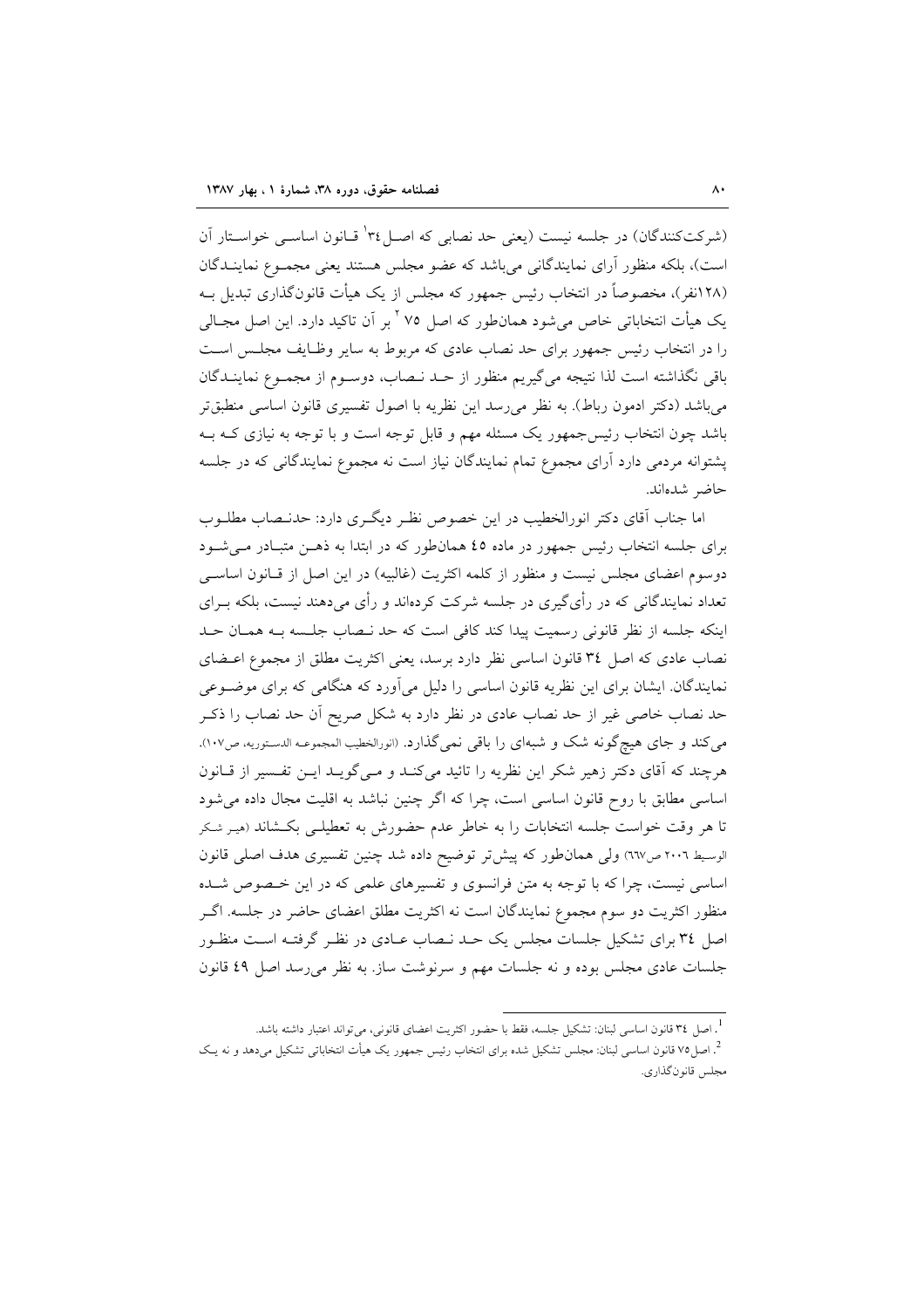اساسی به طور صریح موضوع را روشن ننموده است و سبب ایجاد ابهـام شـده اسـت. عــلاوه براین با توجه به وضعیت سیاسی و طایفهای لبنان منظور ازحد نصاب قانونی اکثریت دو سـوم از مجموع نمایندگان میباشد تا اینکه یک طایفه و گروه معینی به تنهایی نتواند رئیس جمهـور را انتخاب کند و به همین خاطر ملاحظه میشود که در اصلاح قبانون اساسی در سال ۱۹۹۰ تأکید شده بر توزیع کرسیهای مجلس بین مسلمانها و مسیحیها به طوریکسان.

#### ۷– اکثریت خاص برای انتخاب رئیسجمهور

سؤالي كه امروز وجود دارد و موجب جدل و گفتوگوها بين موافقين و مخالفين شده اين است آیا منظور از اکثریت، تمام اعضای مجلس نمایندگان است یا حد نصاب عادی کـه اصـل ٣٤ قانون اساسي نظر دارد يعني اكثريت اعضاي حاضري كه با حـضور أنهـا مجلـس رسـميت می یابد به عبــارت دیگــر آیــا اکثریــت دو ســوم در دوره اول رأی&ــری و اکثریــت مطلــق در دورههای بعدی که در اصل ٤٩ برای انتخاب رئیس جمهور ذکر شده به یک نسبت مورد نظـر هستند یعنی در هر دو دوره مجموع اعضای مجلس مورد نظر است یا اکثریت حاضری کـه در مجلس وجود دارند و مجلس با حضور آنها رسمیت یافته است؟

البته کسانی که می گویند منظور همان اکثریت عادی می<sub>،</sub>باشد<sup>\</sup> به مقایسه و تطبیق بین بعضی مواد قانون اساسی استناد میکنند. از یک طرف بین اصل ٤٩ و اصول ٦٠، ٧٠، ٧٧ و ٧٩ قـانون اساسی یک مقایسه انجام دادهاند و از طرف دیگر بین متن فرانسوی و متن عربی اصل ٤٩. این نوع مقایسه بین اصل ٤٩ و اصول چهارگانه برای نخستینبار در لبنان در سال ١٩٥٨ زمـانی کـه تعدادی از سیاستمداران و حقوقدانان به آن متوسل شـدهانـد صـورت گرفتـه اسـت (ادمـون رباط) این نکته قابل توجه است که در گذشته لبنانیها در خصوص انتخابـات رئـیس جمهـور براساس قانون اساسی به این اندازه دچار چالش نبودند. شاید یکی از دلایل این باشد که در آن زمان نظام پارلمانی لبنان دو مجلسی بود و رئیس جمهور طبق متن عربی پیـشین اصـل ٤٩ کـه صراحت بیشتری نسبت به متن اصل ٤٩ کنونی دارد با مجموع آرای مجموع نمایندگان مجلس سنا و مجلس نمایندگان انتخاب می شد. اما بعد از بازنگری مجلس سنا منحل شـد و اصـل ٤٩ نیز در هالهای از ابهام قرار گرفت یکی از صاحب نظران در خصوص مناقشهها و گفتوگوهـا حول اصول فوق و اصل ٤٩ بر اين اعتقاد است كه أنچه كه موافق با روح قانون اساسي است همانا حد نصابی است که از مجموع اعضای مجلس نماینـدگان تـشکیل یافتـه باشـد (یعنـی ازمجموع ۱۲۸نفر) (زهیر شکر ۲۰۰۲ ص ۲۱۹).

<sup>&</sup>lt;sup>1</sup>. طرفداران اين نظريه عبارتند از: ١– دكتر ادمون نعيم ٢– استاد عبدوعويدات در كتاب النظم الدسـتوريه فــى لبنــان و الــبلاد العربيه و العالم ١٩٦١، بيروت ص١٣.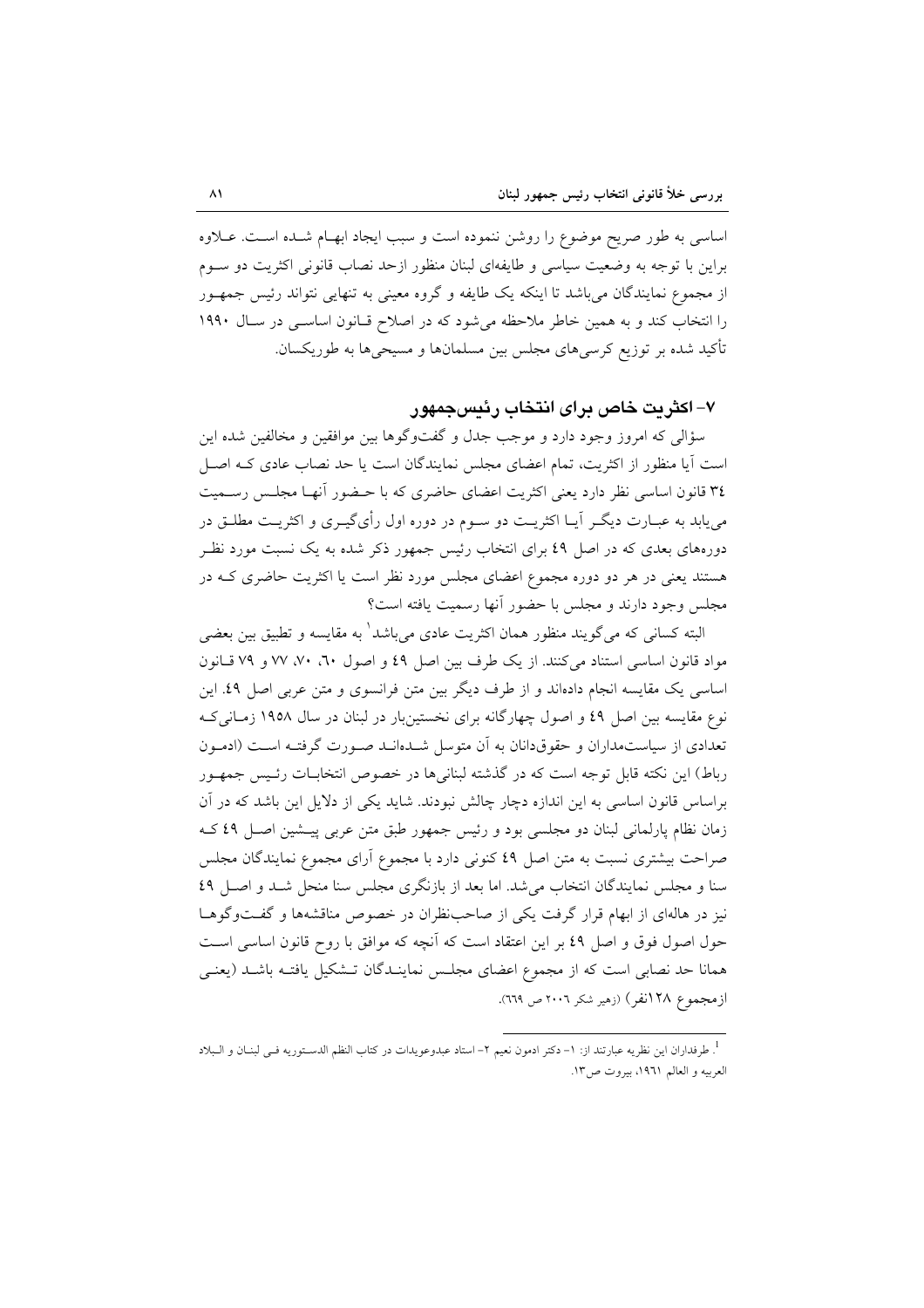برای روشن شدن مطلب به بررسی اصول فوق به شرح زیر میپردازیم:

بند دوم از اصل ٦٠ قانون اساسی در خصوص چگونگی اتهــام رئــیس جمهــوری مبنــی بــر نقض قانون اساسی و خیانت به کشور بیان میدارد که رئیس جمهوری با رأی اکثریت دو ســوم تمام اعضای مجلس مجرم شناخته می شود.

همچنین به موجب اصل ۷۰ قانون اساسی در خصوص اتهام نخستوزیر و وزراء به جـرم خیانت به کشور یا اخلال در امور کشور با اکثریت دو سوم از مجموع اعضای نماینـدگان ایـن اتھام تأييد مي شو د.

بند ب اصل ۷۷ بازنگری قانون اساسی را با اکثریت دو سوم اعـضای حاضـر امکــان۱یــذیر میداند. و در صورت عدم موافقت دولت با بازنگری قانون اساسی رأی گیــری مجــدد مجلــس برای این موضوع با اکثریت سه چهارم از اعضای تشکیل دهنده قانونی جلسه مجلس امکان پذیر است.

بند ب اصل ۷۹ در خصوص رأیگیری مجلس برای طـرحهــا و لــوایح اکثریــت دو ســوم اعضای حاضر که به صورت قانونی تشکیل جلسه داده و به حد نصاب رسیده را ملاک و معیار مي داند. همچنين به موجب بند ب اصل ٧٩ هرگاه لايحه قانوني بنيـادين درخـصوص اصـلاح قانون اساسی در مجلس نمایندگان مطرح باشد، مجلس زمانی می تواند به صـورت قـانونی بـه شـور و رأىگيـرى در مـورد موضـوع مطروحـه اقـدام نمايـد كـه اكثريـت دو سـوم اعـضاى تشکیلِ دهنده قانونی آن حضور داشته باشند و رأیگیری باید با همین اکثریت انجام گیرد.

أنچه که در این اصول چهارگانه روشن و اَشکار است همانا اختلاف در صـیاغ و بیــان اَن اصول است. اصول ٦٠ و ٧٠ بيان ميدارد كـه اكثريـت تـشكيل مـي شـود از مجمـوع اعـضاي نمایندگان در حالیکه اصول ۷۷ و ۷۹ مـیگویـد اکثریـت دو سـوم و سـه چهـارم از مجمـوع اعضای حاضر در مجلس که به صورت قانونی رسمیت می یابد تـشکیل مـیشـود. در ایــن دو اصل دو نوع عبارت به كار رفته: اكثريت دو سوم اعضاي تشكيلدهنده قـانوني مجلـس " مـن مجموع الاعضاء الذين يتألف منهم المجلس قانونا" (اعضاى حاضر)و عبارت ديگر " من ثلثـي الاعضاء الذين يولفون المجلس قانونا" (مجموع نمايندگان)

همان طور كه بين دو دسته اصول چهارگانه فوق اختلاف وجود دارد بين اصل ٤٩ و اصول چهارگانه هم اختلاف وجود دارد. اصل ٤٩ هيچكدام از صيغههاي اصول چهارگانـه در اصـول ۲۰ و ۷۰ و ۷۷ و ۷۹ را به کار نگرفته، بلکه صیغه دیگری را بـه کـار گرفتـه اسـت و آن حـد نصاب مجموع نمایندگان است و نمی شود از آن به یک هیأت انتخاباتی تعبیر کرد. در مجمــوع روشن می شود که در متن همه این اصول انواع مختلفی از معانی به کار گرفته شده است لـیکن همه آنها یک قاعده را تعبیر میکنند و آن تعبیر عبـارت از مجمـوع نماینــدگان اسـت. در ایــن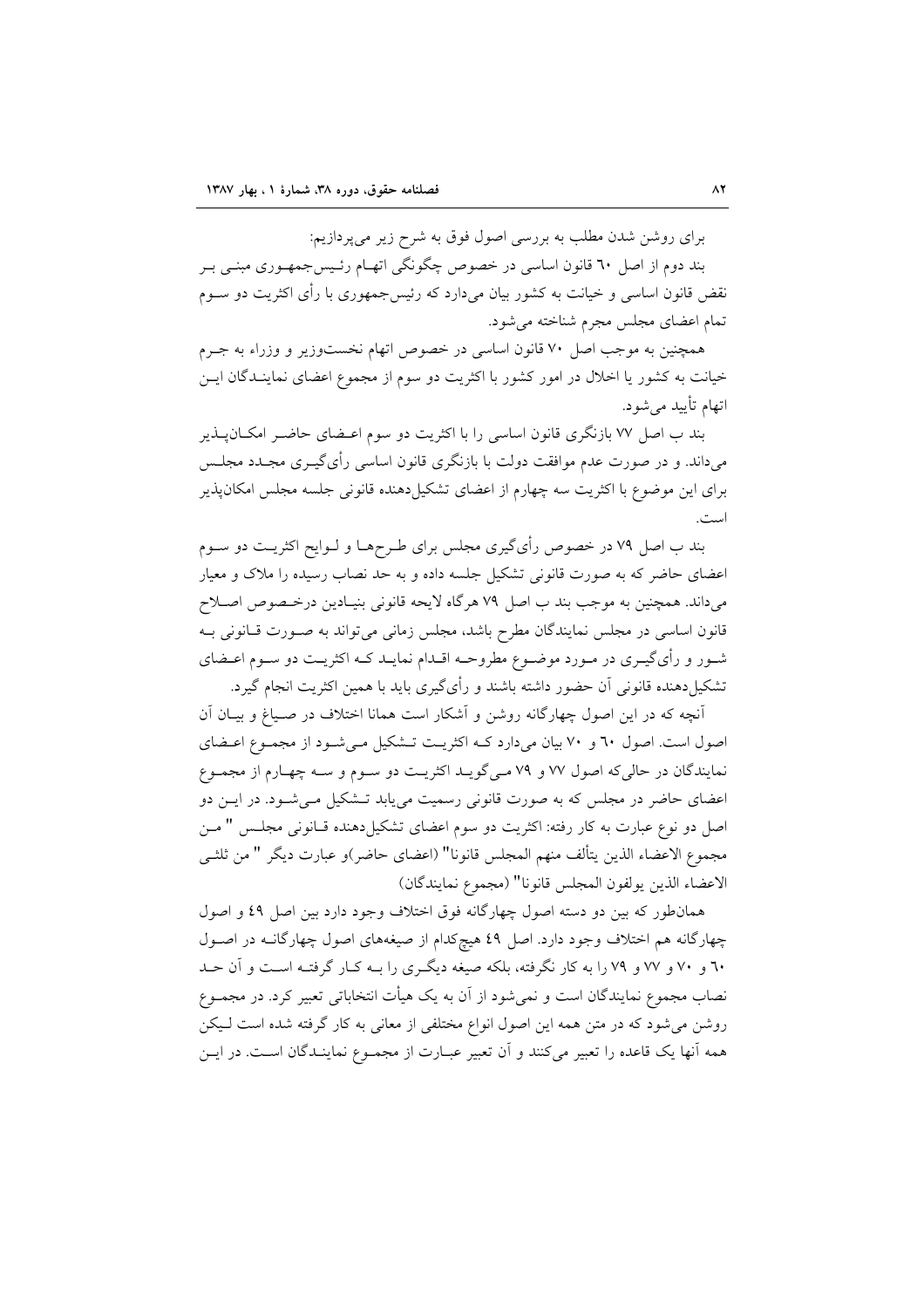خصوص می توان به دیدگاه یکبی از اسـاتید حقـوق عمـومی دانـشگاه لبنـان اسـتناد کـرد کـه مي گويد: اين نوع اختلاف در اصول چهار گانه و اصل ٤٩ قانون بيشتر شكلي مي باشـد. قــوانين اساسی معمولاً در اصول خود برای بیان بعضی احکامی که شبیه به هــم هــستند از یــک صــیغه واحد تبعیت نمیکنند بلکه دارای صیاغ متنوعی میباشند، لیکن معـانی ایـن صـیاغ بـه خـاطر اختلاف شکل در نوع نوشتن با همدیگر متفاوت نیستند.

نمونههای این گونه اختلاف فراوان است نه صرفاً در قانون اساسی یا حقوق اساســی بلکـه این نوع اختلاف در صیاغ، در قوانین بـینالمللـی و قـوانین داخلـی و شـعبات آن هـم یافـت مي شو د. (ادمون رباط، الوسيط في القانون الدستوري اللبناني ص١٧٢).

#### ٨– تفسير علمي موضوع:

الف- برای تفسیر قوانین، تفسیر موضوعی، تفسیری علمـی و فراگیـر اسـت. نــه تنهـا در حقوق خصوصی بلکه در حقوق عمومی و در حقوق اساسی هم این تفسیر وجود دارد.(ادمون  $^{\backprime}$ رياط  $^{\backprime}$ 

روش قديمي در تفسير قوانين متن لغوي و قانوني را دربر مي گيـرد، لـذا مفـسرين تــلاش می کنند تا بتوانند متن مورد نظر را با محتویات متون تفسیر کنند چنانچه از ایــن راه نتواننــد بــه مقصود برسند به کارهای مقدماتی برای تفسیر قانون متوسل می شوند، مثل گزارش هایی که قبل از تصويب قانون انجام گرفته است. همين طور به مـذاكرات پارلمـاني و غيـر پارلمـاني توجـه می شود تا اینکه بتوانند تفسیر مناسب را که منظور قانونگذار بوده است از آن به دست بیاورند. ممکن است از این طریق به ایراداتی پی ببرند که قانونگذار اولیـه آن را مـورد ملاحظـه قـرار نداده باشد و یا اینکه قانون مصوب گذشته با تحولات زمان تطابق نداشته باشد و یا با اقتـضای زمان و نیازهای کنونی جامعه هم موافق نباشد.

ب- به همین خاطر حقوقدانان از اوایل قرن بیستم متوسل به طریقهای علمی برای تفسیر قوانین شدهاند. لذا این روش موفق تر از روش گذشته می باشـد، بــه خــاطر اینکــه قــانون یــک تاسیس institution اجتماعی است که از اصول تاریخی آن مستقل میباشد، مخصوصاً از علــل و عواملی که موجب شده که قانونگذار آن را وضع و تصویب کند. به همین خاطر اسـت کـه تفسير قانون هميشه پابرجا است چون به وظيفه اجتماعي خـود عمـل مـيكنـد و پاسـخهـا و نیازهای اجتماعی و مشکلات آنها را پاسخ میدهد.

<sup>.&</sup>lt;br>در خصوص قواعد عصر حاضر در رابطه با تفسیر قوانین عادی و قانون اساسی میتوان به منبع زیر مراجعه کرد: F.Geny, Methode d interpretation et sources en droit prive, positif,t. I I, Nos 183 et s., seconde edition, triage 1932.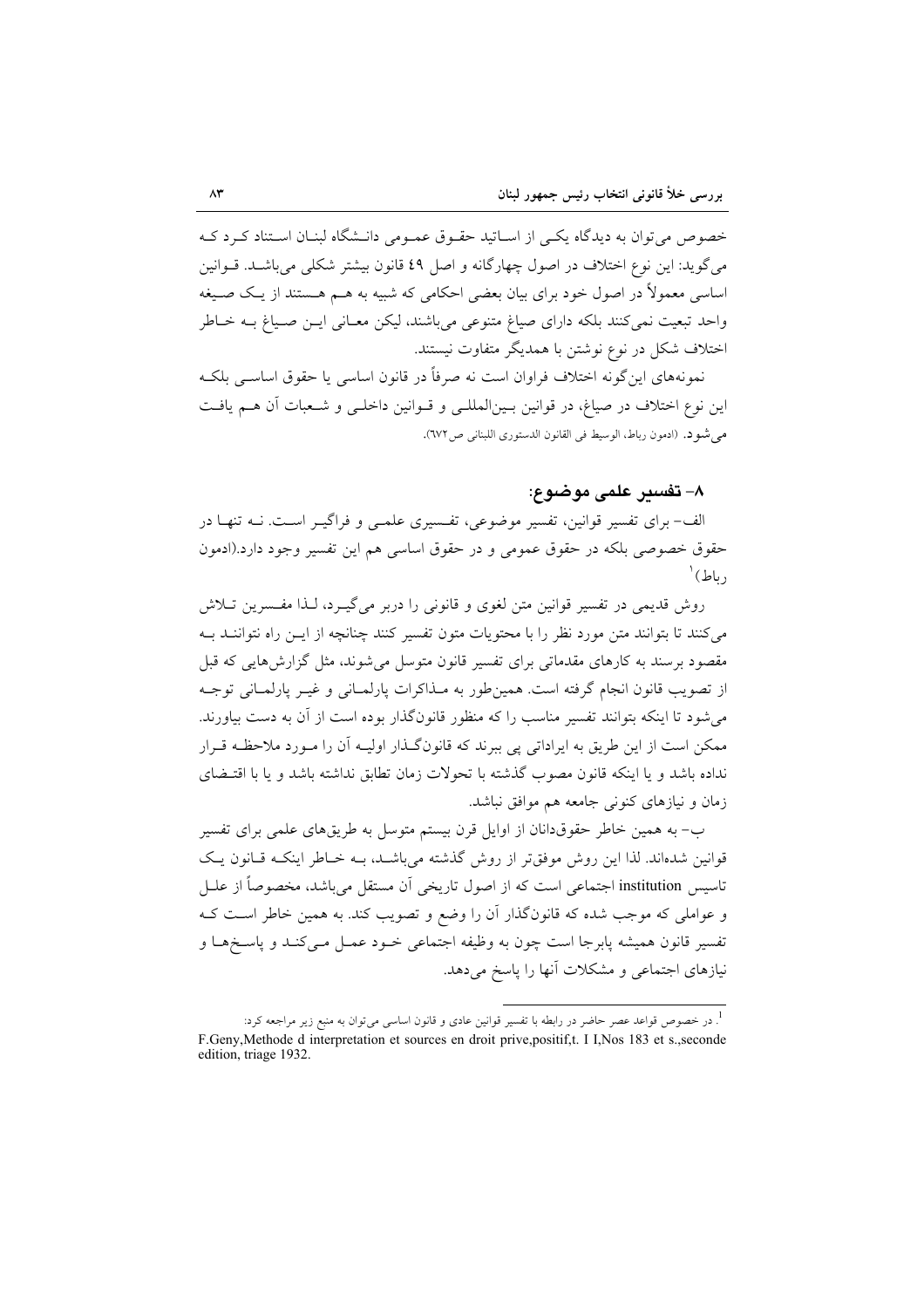برای تطبیق قانون با نیازهای عصر حاضر راهی را برگزیدهانـد کـه متفــاوت از راه و روش قدیمی برای تفسیر قانون می باشد. راه درست بـرای ایـن هـدف، تعلـق شـکلی قـانون کـه از واقعیتهای اجتماعی به خاطر اسباب اولیه قانون از آن دور شده است نمی باشد، بلکه صاحب نظران وحقوق دانان برای تفسیر آن به احقاق حق و استحکام عـدالت و وجـدان در چـارچوب مصلحت عاليه عموم توجه دارند.

در اين خصوص موارد زير قابل توجه است:

۱- برای تفسیر اصل ٤٩ قانون اساسی ابتدا لازم است اصل ٧٥ را متـذکر شـویم کـه بیـان میدارد: "مجلس تشکیل شده برای انتخاب رئـیس جمهـور بــه منزلــه یـک هیــأت انتخابــاتی میباشد و نه یک هیأت قانونگذاری." متن ماده ۷۵ به تنهایی برای عــدم تطبیــق اصــل ۳٤ بــا اصل ٤٩ كافي است چرا كه اصل ٣٤ در ارتباط با اقدام مجلس در انجام وظيف وقانون گـذاري می باشد، در حالی که اصل ٤٩ یک وظیف اضافی و خـارج از وظیف اصـلی بـرای مجلـس نمایندگان ترسیم میکند و آن انتخاب رئیس جمهوراست. این اقدام مجلس هم از نظر قــانونی و هم از نظر منطقی از وظیفه قانونگذاری مستقل است. این وظیفه خاص را قانون اساسی بـه مجموع اعضای مجلس نماینـدگان واگـذار نمـوده اسـت در حـالی کـه مـی توانـست آن را در صلاحیت یک هیأت دیگری قرار دهد.

۲– به همین خاطر منظور اصل ٤٩ مجموع نمایندگان مجلس میباشد وقتی کـه شــرط دو سوم را قرار میدهد منظور از دو سوم اکثریت مجموع تعداد نمایندگان میباشد نه دو سـوم از مجموع اعضای حاضر در جلسه.

۳– اختلافی که در متن عربی اصل ٤٩ و متن فرانسوی اَن وجود دارد صـحیح و درسـت می باشد، لیکن بعد از اینکه زبان رسمی لبنان به موجب اصل ١١ قـانون اساسـی عربـی اعـلام گردید، ملاک و معیار متن عربی میباشد و به متن فرانسوی استناد نمی شـود. لـذا مـتن اصـلی اصل ٤٩ از هنگام دوران قیمومیت تاکنون یک منظور را دارد و تفسیر لغوی و متن اصل ٤٩ بر تعداد اعضای مجموع نمایندگان استوار است هم در دوره اول رأیگیــری و هــم در دورههــای ىعلى.

٤- آيا معقولانه و منطقى و عادلانه خواهد بود و مصلحت و منافع ملى و منطق سـليم آن را می پذیرد که در جامعه لبنان کـه شـالوده آن را طوایـف و اقــوام و مــذاهب تــشکیل مــیدهنــد رئيس جمهور براساس حد نصاب عادي برگزيده شود؟ آيا آن وقت انتخاب ايشان براساس اراده یک اقلیت و فاقد پشتوانه مردمی نخواهد بود؟ بنابراین انتخاب رئیس جمهـور از جملــه مــسائل مهم و حیاتی کشور لبنان میباشد، چرا که به موجب قانون اساسی رئیس جمهور رئـیس دولـت می باشد و نه رئیس گروه معینی از مردم و به همینخاطر بالاترین اختیار برای وحدت ملـی بـه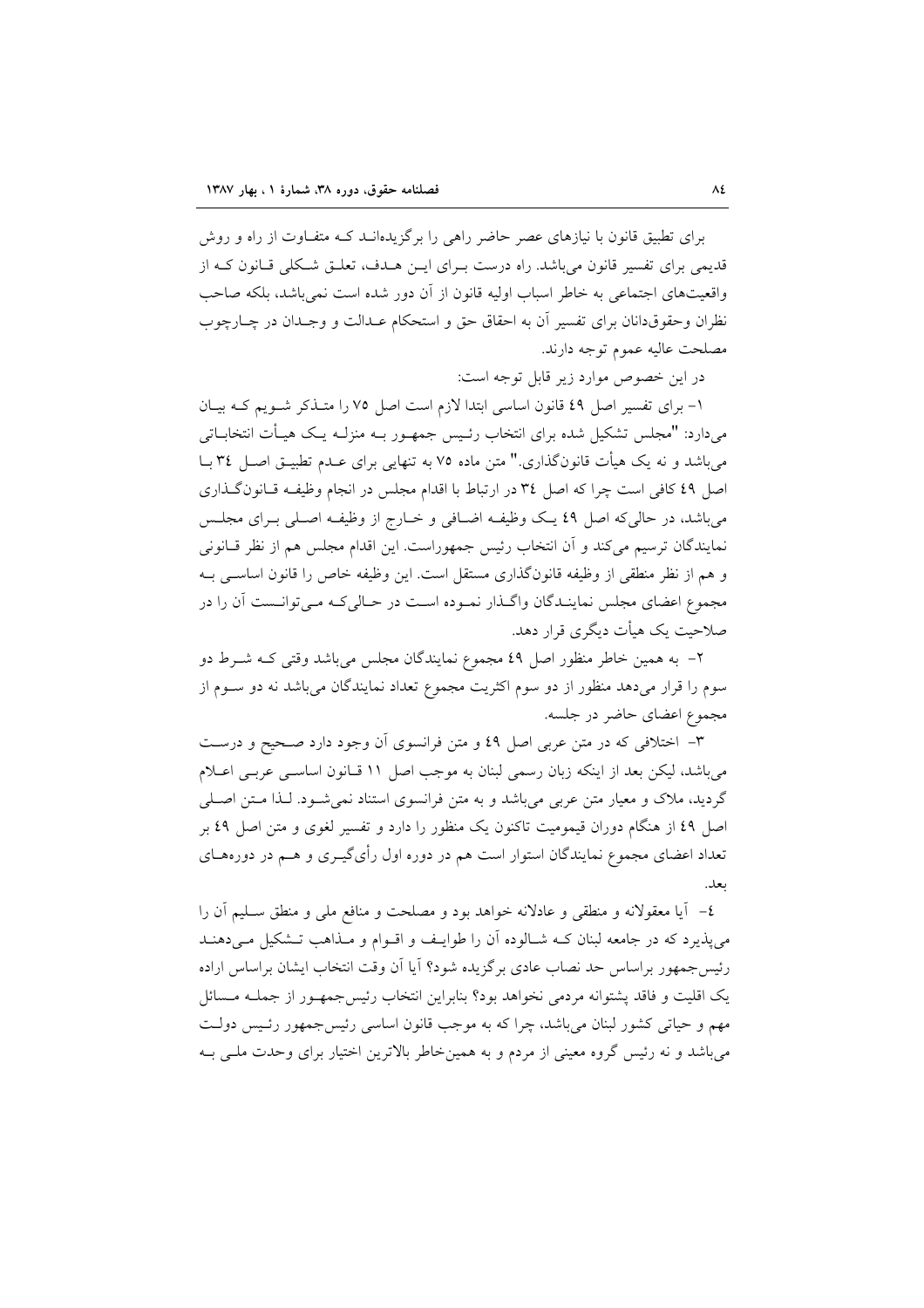او سیرده شده است تا بتواند بین همه گروهها و احزاب این وحدت را ایجـاد کنـد، بــه همـین خاطر است که به موجب اصل ۷۵ قانون اساسی، مجلس نمایندگان در هنگIم انتخـاب رئـیس جمهور تبدیل به یک هیأت انتخاباتی و مختص همین موضوع میشود. و هنگام تشکیل جلسه برای انتخاب رئیسجمهور هیچگونه موضوع دیگری در مجلـس مـورد بحـث و بررســی قــرار نمي گير د.

از طرفي قانون اساسي اجراي انتخابات را به موجب اصـول ٧٣ و ٧٤ ضـروري و واجـب دانسته و برای آن مهلت تعیین کرده است و این بیانگر اهمیت موضوع است.

٥– در اكثر قوانين دنيا انتخاب اعضاي نمايندگان مجلس با اكثريـت مطلـق رأىدهنــدگان صورت میگیرد. چنانچه کاندیدایی نتواند اکثریت آراء را کسب کند انتخابات یک بـار دیگـر تکرار می شود تا اینکه آرای حائز در این دوره به اکثریت نسبی برسـد ایــن عملیــات معــروف است به "البالوتاج" (ballot) (دكتر ادمون رباط)

بنابراین وقتی که مبانی و اصول قانونی از نمایندهای که موقعیت رئیس جمهور را نـدارد می خواهد تا از جانب اکثریت انتخاب شود و رأی اکثریت رایدهندگان را در دوره اول داشته باشد، آیا معقولانه است که رئیس جمهور با یک اکثریت نسبی و بسیار کـم و در حـد نـصاب عادی انتخاب شود؟ آیا غیر از این است آن وقت ایسشان برگزیـده یـک اقلیتـی از نماینـدگان خواهد بود که منعکس کننده اهداف و امیال همه مردم نمی باشد؟

علاوه بر صراحت قانون در خصوص اکثریت مجموع نمایندگان، از نظر عرفی هم آنچه از اکثریت مطلق مدنظر است عبارت است از مجموع نمایندگانی میباشد کـه مجلـس را تـشکیل میدهند. یعنی مجموع نمایندگانی که در قید حیات هستند مگـر اینکـه کرسـی نماینـدهای بـه خاطر اوضاع و احوال غیر ارادی و سیاسی خالی از نماینده باشد (زهیر شکر الوسیط ص ٦٧٤).

## ۹– نقش شورای قانون اساسی لبنان در تفسیر اصل ۴۹ قانون اساسی

شورای قانون اساسی لبنان یک هیأت مستقل می باشد که دارای صفت قبضائی است و بـه موجب قانون شماره ۹۳/۲٥۰ مورخ ۱۹۹۳/۷/۱٤ به استناد اصل ۱۹ قانون اساسبي تشكيل شـده است. شورای مذکور دارای دو وظیفه مهم است اول نظارت بر قانون اساسـی و سـایر قــوانین مصوب دوم نظارت بر انتخابات و رسیدگی به اعتراضات انتخاباتی، اکنون این شورا بــه علــت همان مشکلاتی که در لبنان وجود دارد نقش نظارتی را ندارد وگرنه یکی از وظـایف آن شـورا تفسير قانون اساسي است و لذا مي بايستي در خـصوص اصـل ٤٩ مـورد اخــتلاف، اظهــارنظر مي نمو د.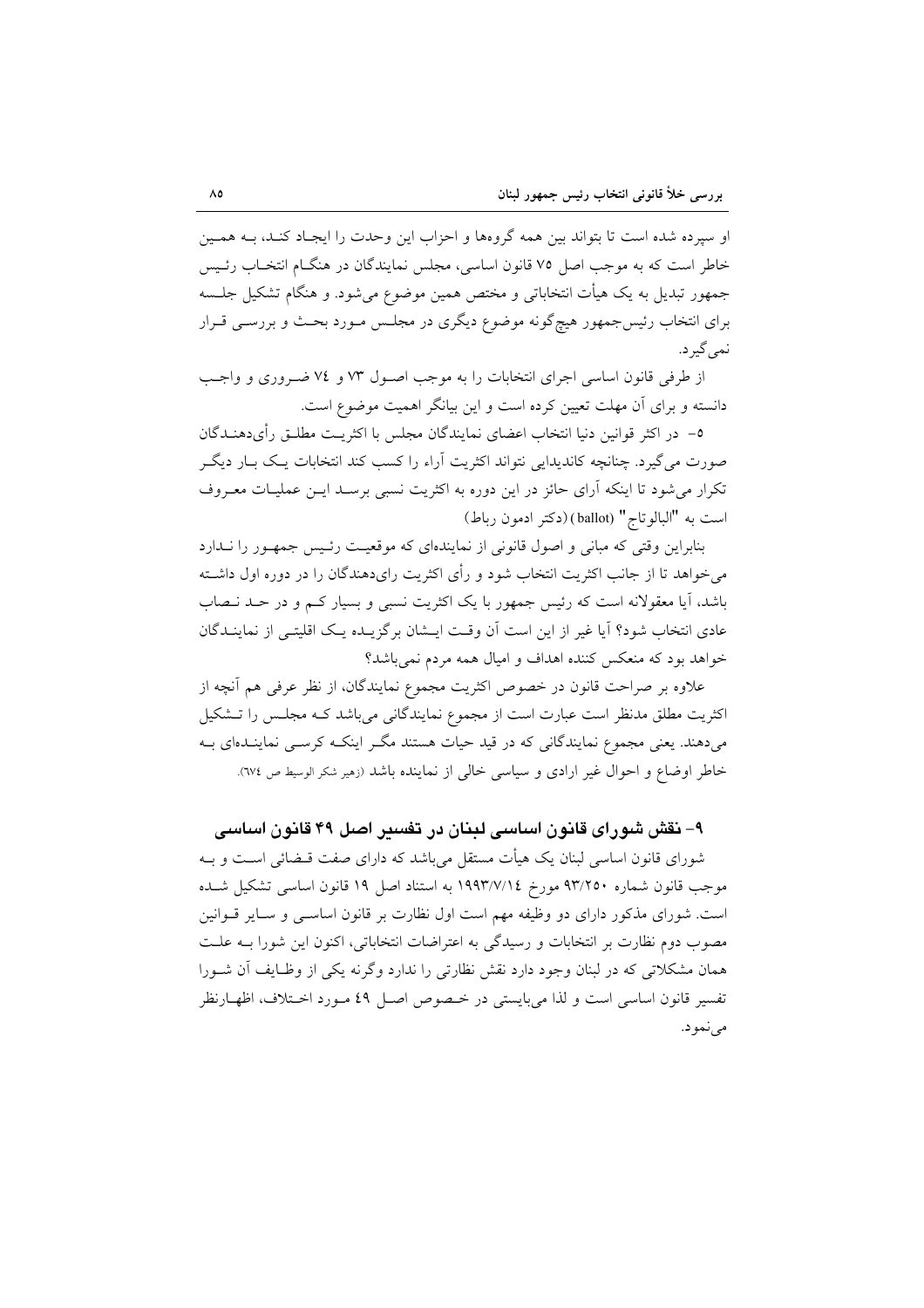شورای قانون اساسی اکنون در صحنه مناقشات حقوقی و سیاستی لبنیان از سیال ۲۰۰۵ تاکنون غایب است این شورا دارای ده عضو می باشد که نصف آن توسط مجلس تعیین می شود و نصف دیگر توسط دولت، مدت دوره عضویت اعضاء شش سال میباشد و غیر قابل تمدیــد است.

صاحب نظران حقوقی و سیاسی لبنان از تشکیل شورای قانون اساسی استقبال نمودند و بـه آينده أن اميدوار شدند ولي اكنون از تعطيلي أن اظهار تاسف مي كنند.

ایجاد شورای قانون اساسی یک تحول مهم قانونی برای خلأهای قانونی بود که در گذشته در لبنان ایجاد شد. زمانی که مرجع دیگری برای نظارت بر قانون اساسی وجـود نداشـته باشـد شورای مذکور بهترین مرجع برای این امر مهم میباشد (وسیم احمد نابلسی، مقاله، مجلـه الرقیـب، شـماره  $(0)$ 

علت عدم حضور شورای قانون اساسی در راستای انجام وظایف قـانونی بـه خـاطر عـدم تعیین اعضای آن میباشد هنگامیکه در سال ۲۰۰۵ مدت دوره عضویت نصف اعـضای شــورا به پایان رسید میبایستی سه نفر توسط مجلس و دو نفر توسط دولت تعیین می شدند، مجلس سه نفر عضو را معرفی کرد لیکن دولت از معرفی دو عضو باقیمانده خودداری کـرد. بـا توجـه به عدم معرفی دو عضو باقیمانده توسط دولت، مجلس نمایندگان ماده واحـدهای را در تـاریخ ۲۰۰۵/۷/۱۹ به تصویب رساند که تا هنگام معرفی اعضاء توسط دولت شـورای قـانون اساسـی تقاضاي مراجعين را به تاخير بيندازد، اين ماده واحده توسط شوراي قانون اساسي باطل اعبلام شد. علت عدم معرفی اعضاء توسط دولت به این امر بر می گـردد کــه دولــت کنــونی منــشأبی قانونی است و به خاطر اینکه نظارتی بر مصوبات آن صورت نگیرد راضی به تعطیلــی شــورای قانون اساسی شده است (این هم از همان خلأهای قانونی بوده که در این کـشور ایجـاد شــده است) یا به علت برداشتهای متفاوت از قانون می باشد لذا در چنین وضعیتی وجود یک نهـاد قانونی و صاحب صلاحیت برای تفسیر قانون و رفع ابهام لازم و ضروری است.

بسیاری از مشکلات حقوقی نظامهای سیاسی به ویژه در مورد مسائلی که در روابط قـوای سه گانه به وجود می آید، مربوط به برداشتهای متفاوت از قوانین اساسی کشورهاست که تنها با ارجاع تفسیر به یک نهاد مشخص و قابل اطمینان حل شدنی است (آیت ا… عمید زنجانی، ۸۰ ص  $(60$ 

لذا آنچه که امروز در لبنان در خصوص اصل ٤٩ قانون اساسی موجب اختلاف شده همین برداشتهای متفاوت از قانون است که چنانچه مرجع نظارتی و بی طرفی مثــل شــورای قــانون اساسي وجود داشته باشد مي تواند فصل الخطاب اين اختلافها باشد.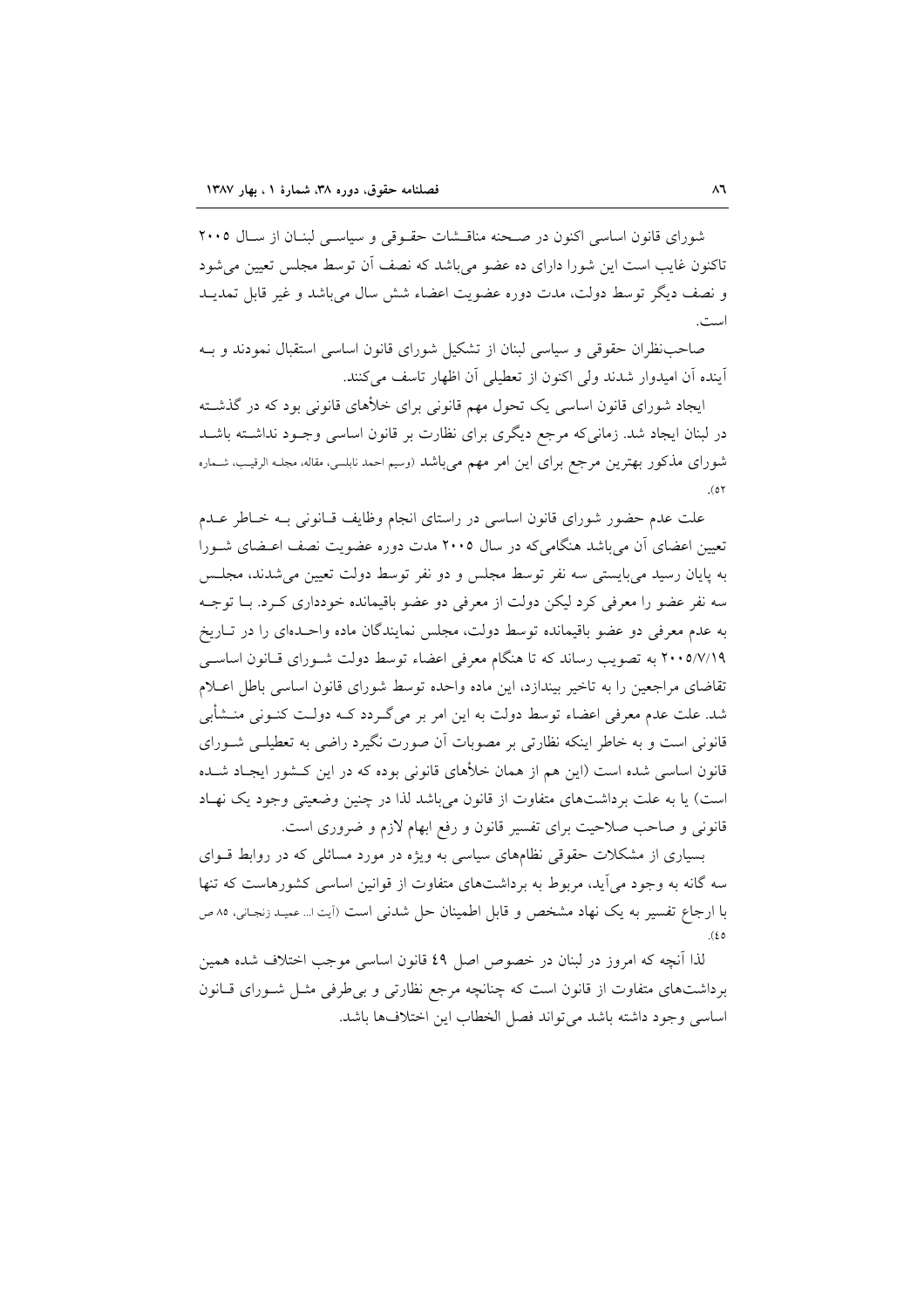اکثر حقوقدانان و سیاستمداران لبنان نسبت به تعطیلی شورای قانون اساسی انتقاد دارنـد و معتقد هستند که هدف از تعطیلی شورای قانون اساسی همانا متوقف کردن اظهارنظر شورای قانون اساسی در خصوص انتخابات (که تعدادی از نمایندگان کنونی دارای تخلفات انتخاباتی هستند) میباشد و هدف دیگر جلوگیری از الغاء مصوباتی است که توسط دولت بـه مجلـس ارائه شده و دارای مغایراتی با قانون اساسی میباشد، از جمله قوانین خلاف قـانون اساســی را قانون «عفو سمير جعجع» كه توسط مجلس تصويب شده است مي توان نام برد. در اينجا است که صاحب نظران حقوقی لبنان وجود شورای قانون اساسی را برای رفع تعـارض۵هـا ضـروری می دانند.

مساله انطباق قانون عادي با قانون اساسي، امري فني و پيچيده است و دستگاه مرجع يـا نهادي ديگر لازم است كه تعارض يــا عــدم تعــارض ايــن دو گونــه قــانون را بتوانــد بــا همــه معضلات و دشواریهایش درک کند و نسبت به آن تصمیمی بگیـرد (قاضـی، حقـوق سیاسـی، ۱۳۷۲. ص ۱۰۷).

اینجا است که بنابر دیدگاه آقای مونتسکیو و اعلامیه حقوق بشر ۱۷۸۹ فرانسه بایـد گفـت که بدون نظارت بر قانون اساسی و نظارت بر تطبیق قوانین مادون آن، هیچگونه ضمانتی بـرای حقوق بشر وجود نخواهد داشت. لـذا چنانچـه دولـت و مجلـس لبنـان بخواهنـد در راسـتاي قانونمداری قدم بردارند و اعمال خود را با قانون اساسی تطبیق دهند بایــد بــه نظـرات قــانونی شورای قانون اساسی پایبند باشند، البته قانون هم باید ضمانتهای لازم را برای نظارت شورای قانون اساسی پیش بینی نماید. علاوه بر این اگر امروز شورای قـانون اساســی لبنــان در جایگــاه خود قرار میگرفت می توانست به آسانی و براساس قانون اساسی خلأ قانونی که برای انتخاب رئیس جمهور به وجود آمده است را رفع کند باشد و به این بحران پایان دهد. گروه اکثریت هم باید به این موضوع توجه داشته باشد که همیشه در اکثریت نخواهد بود.

آقای دکتر حسن الرفاعی حقوقدان لبنانی میگوید: اعضای شـورای قـانون اساسـی دارای استقلال تام هستند و آنها هیأتی هستند که به منزله ترازوی قوانین و انطباق آن با قانون اساسی می باشند و هیچ شخصی نمی تواند برای آنها وظیفه تعیین کند، بلکه واجب است اختیار آنها در این خصوص کامل باشد چرا که آنها دانشمندان قانون هستند و به استقلال و عدم وابـــستگی و پاکی معروف هستند و دارای علم عمیق و سعه صدر در میدانهای حقـوق اساسـم وحقـوق اداری هستند و مقید به تنگناها نیستند. (حسن رفاعی، السفیر شماره ۲۰۰۵).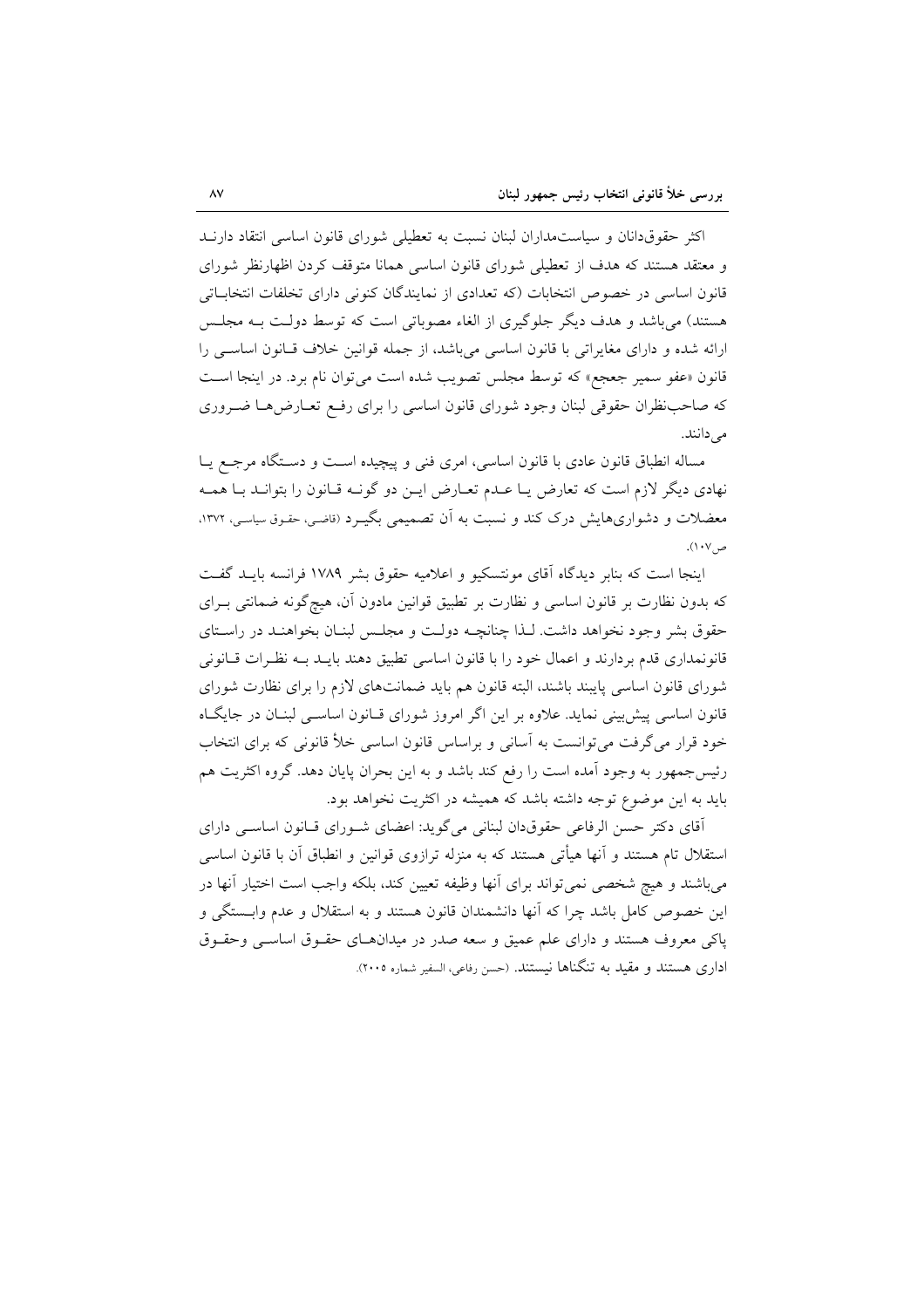#### نكته بادانى

أنچه که امروز شاهد آن در لبنان هستیم علاوه بر مسائل سیاسی و مـشکلات طایفـهای بـه نوعی یک بحران قانون اساسی هم وجود دارد. معمولاً قوانین اساسی کـشورها بعـضی اصـول خاص را برای انتخاب رئیس جمهور دارند تا این امر موجب بحران قانونی نشود ولبی قبانون اساسی لبنان این موضوع را مورد توجه قرار نداده است. لازم و ضـروری بـود کــه در آخـرین اصلاحاتی که در سال ۱۹۹۰ در قانون اساسی صورت گرفت به این مساله پرداخته می شد. میبایستی تعـداد کاندیـداهای بیـشتری را بـرای ریاسـت جمهوری و چنـدین مرحلـه بـرای رای گیری را پیش بینے مے کے د هماننـد آنچـه کـه در قـانون اساسـی ترکیـه بـرای انتخـاب رئیس جمهور وجود دارد. قانون اساسی لبنان در اصل ٤٩ دو مرحله رأیگیــری را ذکــر نمــوده است بهتر بود دوره سومی را هم ذکر میکرد تا دو نفر از کاندیداهای که در مرحلـه دوم دارای بیشترین آرای نمایندگان می باشند در مرحله سوم شرکت مـی کردنـد و در ایـن مرحلـه اکتفـاء می شد به اکثریت نسبی زمانی که هیچکدام از کاندیداها نتوانند اکثریت مطلق را کسب نماینـد. هنگامی که به علت مشکلات قانونی و سیاسی رئیس جمهور انتخاب نشود و این امر منجر بـه یک بحران قانون اساسی شود راه دیگری برای خروج از این بحران به غیر از انحلال مجلس و انجام انتخابات زود هنگام وجود ندارد که این امر هم در قانون اساسی ذکر نشده است. بنـد ٤ از اصل ٦٥ هم به اين موضوع نپرداخته است و به نــوعي ممنوعيــت انحــلال مجلــس در ايــن خصوص از آن استنباط می شود.

لبنان زمینههای مناسبی برای دموکراسی دارد. شاید بتوان گفت همزیستی مسالمتآمیزی که بین لبنانیها وجود دارد در کمتر جایی یافت می شود. آنها هم از فرهنگ همزیـستی و هــم از فرهنگ دموکراسی برخوردار هستند. اما چنانچه لبنان در آرامش به سر ببرد همــانطـور کــه از سال ۱۹۹۰ تا سال ۲۰۰۵ و تا هنگام ترور نخست وزیر سابق فضای خوبی بر این کشور حاکم بود، شاید این آرامش در راستای منافع بعضی کشورهای خارجی نباشد و لذا آنها منافع خود را در بحران لبنان می بینند و گرنه لبنان کشوری متمایز با تمامی کشورهای منطقه می باشد. و میردم اّن فرهنگ همزیستی و رعایت اصول دموکراسی را دارند.

> منابع و مأخذ: الف. فارسى ١. الحسن حسن، (١٩٦٧)، الانظمه السياسيه و الدستوريه في لبنان و سائر البلدان العربيه بيروت: ناشر.